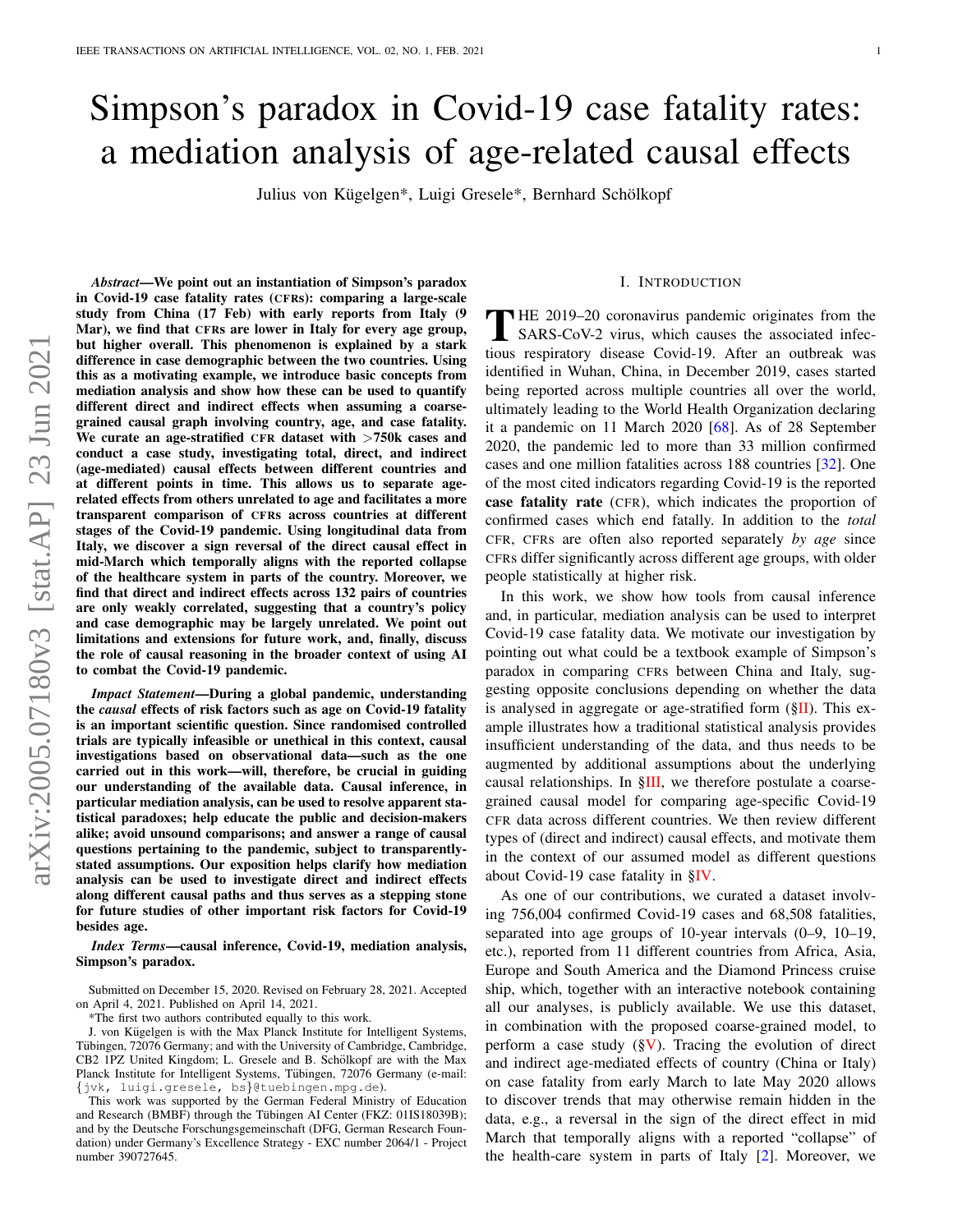<span id="page-1-2"></span>

Fig. 1: (left) Covid-19 case fatality rates (CFRs) in Italy and China by age group and in aggregated form ("Total"), i.e., incl. all *confirmed* cases and fatalities up to the time of reporting (see legend). (right) Proportion of cases within each age group.

compute direct and indirect effects for 132 pairs of countries and thus identify countries whose total CFRs are particularly adversely affected by their case demographic. We further find that indirect (age-related) effects are strongly correlated with a country's population's median age, but only weakly with direct effects.

Due to the limited availability of age-stratified fatality data, our model is relatively simple, and we do not claim novelty in the causal methodology. However, this work constitutes, to the best of our knowledge, the first application of causal analysis to better understand the role of mediators such as age in the context of Covid-19. While the use of CFR data may be problematic due to selection bias from differences in testing (which we discuss in  $\frac{S}{V}$ ), we emphasise that our causal framework may likewise be applied to more comprehensive datasets once available. We thus hope that our work can serve as a stepping stone for further studies to gain better insight into the mechanisms underlying Covid-19 fatality using a principled and transparent causal framework.

# <span id="page-1-0"></span>II. SIMPSON'S PARADOX IN COMPARING CFRS BETWEEN CHINA AND ITALY

When comparing Covid-19 CFRs for different age groups (i.e., the proportion of confirmed Covid-19 cases within a given age group which end fatal) reported by the Chinese Center for Disease Control and Prevention [\[70\]](#page-11-0) with preliminary CFRs from Italy as reported on March 9 by the Italian National Institute of Health [\[29\]](#page-9-1) a surprizing pattern can be observed: *for all age groups,* CFR*s in Italy are lower than those in China, but the total* CFR *in Italy is higher than that in China.* This is illustrated in Fig. [1—](#page-1-2)see Appendix [D](#page-16-0) for exact numbers. It constitutes a textbook example of a statistical phenomenon known as *Simpson's paradox* (or *reversal*) which refers to the observation that aggregating data across subpopulations (here, age groups) may yield opposite trends (and thus lead to reversed conclusions) from considering subpopulations separately [\[63\]](#page-10-1).

*How can such a pattern be explained?* The key to understanding the phenomenon lies in the fact that we are dealing with *relative* frequencies: the CFRs shown in percent in Fig. [1](#page-1-2) (left) are ratios and correspond to the conditional probabilities of fatality given a case from a particular age group and country. However, such percentages conceal the absolute numbers of cases within each age group. Considering these absolute numbers sheds light on how the phenomenon can arise: the distribution of cases across age groups differs significantly between the two countries, i.e., there is a statistical association between the country of reporting and the case demographic. In particular, Italy recorded a much higher proportion of confirmed cases in older patients, as illustrated in Fig. [1](#page-1-2) (right).

While most cases in China fell into the age range of 30– 59, the majority of cases reported in Italy were in people aged 60 and over who are generally at higher risk of dying from Covid-19 , as illustrated by the increase in CFRs with age for both countries. The observed difference may partly stem from the fact that the Italian population in general is older than the Chinese one with median ages of 45.4 and 38.4 respectively, but additional factors such as different testing strategies and patterns in the social contacts among older and younger generations [e.g., [41,](#page-10-2) [54,](#page-10-3) [74\]](#page-11-1) may also play a role. In summary, the larger share of confirmed cases among elderly people in Italy, combined with the fact that the elderly are generally at higher risk when contracting Covid-19, explains the mismatch between total and age-stratified CFRs and thus gives rise to Simpson's paradox in the data.

We note that other instances of Simpson's paradox have already been observed in the context of epidemiological studies. When recording tubercolosis deaths in New York City and Richmond, Virginia in 1910, for example, it was noted that, even though overall tubercolosis mortality was lower in New York than in Richmond, the opposite was true when populations where stratified according to ethnicity [\[16\]](#page-9-2).

# III. A CAUSAL MODEL FOR COVID-19 CFR DATA

<span id="page-1-1"></span>While the previous reasoning provides a perfectly consistent explanation in a *statistical* sense, the phenomenon may still seem puzzling as it defies our *causal* intuition—similar to how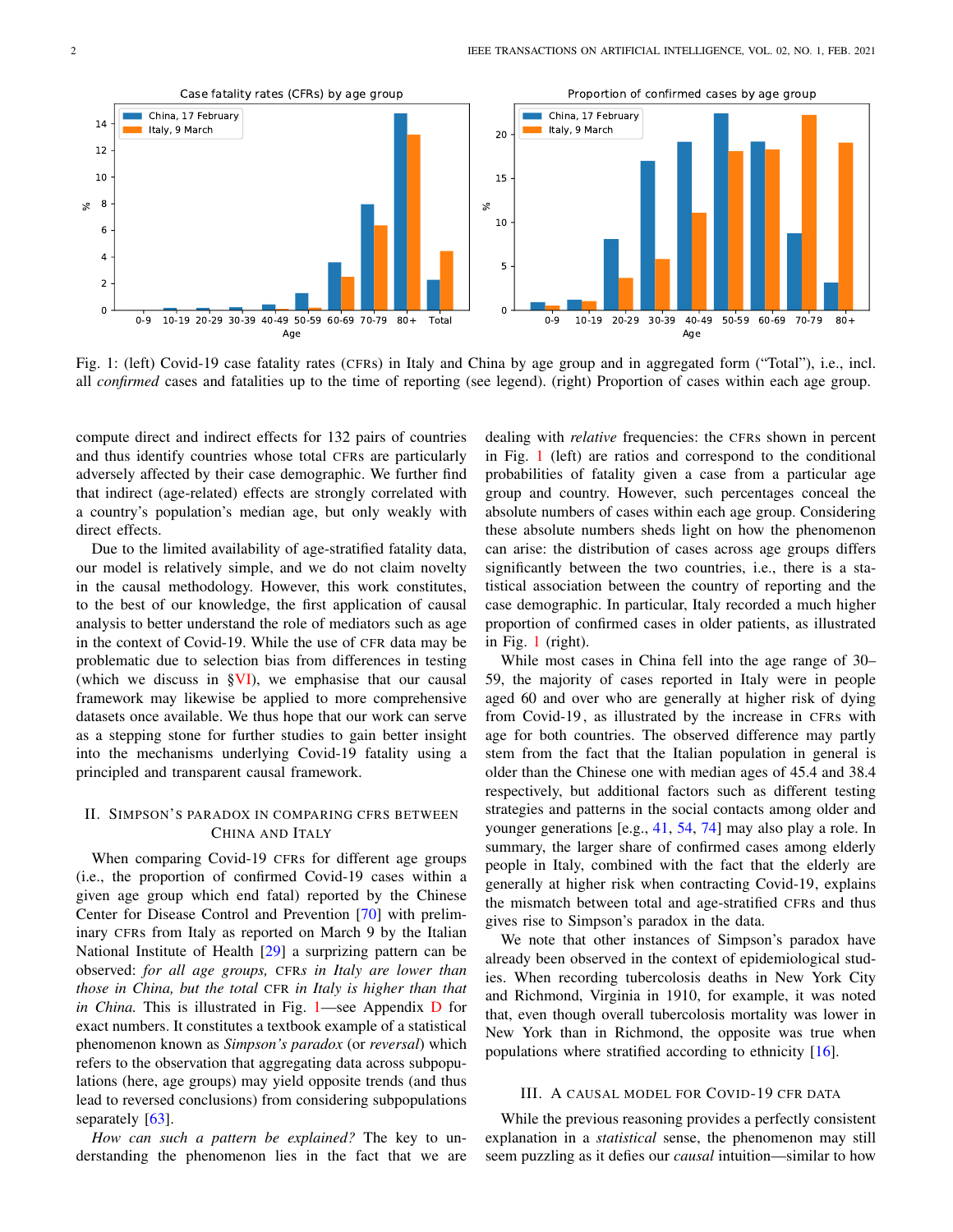

<span id="page-2-1"></span>Fig. 2: Assumed causal graph: within this view age A acts as a *mediator* of the effect of country C on case fatality F.

an optical illusion defies our visual intuition. Humans appear to naturally extrapolate conditional probabilities to read them as causal effects, which can lead to inconsistent conclusions and may leave one wondering: *how can the disease in Italy be less fatal for the young, less fatal for the old, but more fatal for the people overall?* It is for this reason of ascribing causal meaning to probabilistic statements, that the reversal of (conditional) probabilities in  $\S$ II is perceived as and referred to as a "paradox" [\[27,](#page-9-3) [47,](#page-10-4) [48\]](#page-10-5).

The aspiration to extract causal conclusions from data is particularly strong during a pandemic, when many inherently causal questions are naturally asked. For example, politicians and citizens may want to evaluate different strategies to fight the disease by asking interventional or counterfactual (*"what would have happened if ...?"*) questions. However, it is a well-known scientific mantra that *correlation does not imply causation*, and observational data (like that in Fig. [1\)](#page-1-2) alone is generally insufficient to draw causal conclusions. While correlations can be seen as a result of underlying causal mechanisms [\[56\]](#page-10-6), different causal models can explain the same statistical association patterns equally well [\[46\]](#page-10-7). Additional assumptions on the underlying causal structure are therefore necessary to guide reasoning based on observational data.

# *A. Included Variables*

We consider the following three variables for comparing Covid-19 CFRs across different countries:

- 1) the *country* C in which a confirmed case is *reported*, modelled as a categorical variable;
- 2) the *age group* A of a positively-tested patient, an ordinal variable with 10-year intervals as values;
- 3) the *medical outcome, or fatality,* F, a binary variable indicating whether a patient has deceased by the time of reporting  $(F = 1)$  or not  $(F = 0)$ .

#### *B. Data Generating Process and Causal Graph*

We assume the causal graph shown in Fig. [2,](#page-2-1) motivated by thinking of the following data-generating process:

- 1) Choosing a country  $C$  at random;
- 2) Given the selected country  $C$ , sampling a positivelytested patient with age group A;
- 3) Conditional on the choice of C and A, sampling the case fatality F.

This is clearly a very simple and coarse-grained view of what is known to be a complex underlying phenomenon. As a consequence, we abstract away various influences and mechanisms within the arrows in Fig. [2.](#page-2-1)

•  $(C \rightarrow A)$  captures that the case demographic is countrydependent. This difference might be due to a general difference in age demographic between countries, but other mechanisms such as inter-generational mixing or age-targeted social distancing may also play a role.

- $(A \rightarrow F)$  encodes that Covid-19 is more dangerous for the elderly: age seems to have a causal effect on fatality.
- $(C \rightarrow F)$  summarises country-specific influences on case fatality other than age, e.g., medical infrastructure such as availability of hospital beds and ventilators, local expertise and pandemic-preparedness (e.g., from experience with SARS), air pollution levels, and other non-pharmaceutical interventions and policies which may indirectly affect case fatality via caseload, influencing the capacity of the healthcare system. We will refer to the combination of all these effects as a country's *approach*.

We emphasise that we do *not* explicitly model the infection process, but consider only drivers of fatality conditional on having tested positive, see [§VI](#page-6-0) for further discussion.

A similar causal model to that in Fig. [2](#page-2-1) (see [\[67\]](#page-10-8)) was subsequently used to assay another instance of Simpson's paradox in Covid-19 CFR data: in that case, ethnicity rather than country of origin takes the role of a common cause of age group and fatality, and age that of a mediator  $[39]$ .<sup>[1](#page-2-2)</sup>

# *C. Observational Sample and Causal Sufficiency*

We assume that CFRs and case demographic are based on an observational sample and thus constitute estimates of  $P(F = 1|A = a, C = c)$  and  $P(A = a|C = c)$ , respectively. In addition, we assume causal sufficiency, meaning that all common causes of  $C, A, F$  are observed (i.e., there are no hidden confounders). While this is a strong assumption, it is necessary to reason about causal effects and also perhaps not entirely unrealistic in our setting: all unobserved variables described above can be seen as latent mediators.

# <span id="page-2-0"></span>IV. TOTAL, DIRECT, AND INDIRECT (AGE-MEDIATED) CAUSAL EFFECTS ON CASE FATALITY

Having clearly stated our assumptions, we can now answer causal queries within the model postulated in [§III.](#page-1-1) In this section, we review definitions of different causal effects (following the treatment of  $[45]$ ) and provide interpretations thereof by phrasing them as questions about different aspects of the CFR data in Fig. [1.](#page-1-2) We defer a discussion of issues such as identifiability under different conditions to Appendix [A.](#page-12-0) Example calculations for each defined quantity using the data from Fig. [1](#page-1-2) can be found in Appendix  $\overline{B}$ . Throughout, we denote an intervention that externally fixes a variable  $X$  to a particular value  $x$  (as opposed to conditioning on it) using the notation  $do(X = x)$  [\[46\]](#page-10-7).

# *A. Total Causal Effect (*TCE*)*

First, we may ask about the overall causal effect of the choice of country on case fatality:

<span id="page-2-2"></span><sup>&</sup>lt;sup>1</sup>The overall CFR for "White, Non-Hispanic" people in the US was higher than for other ethnic groups, but, when stratifying by age, the CFR for "White, Non-Hispanic"s was lower in almost all age groups (except 0–4 year olds). As in our example, this reversal can be explained by a difference in case demographics across different ethnic groups.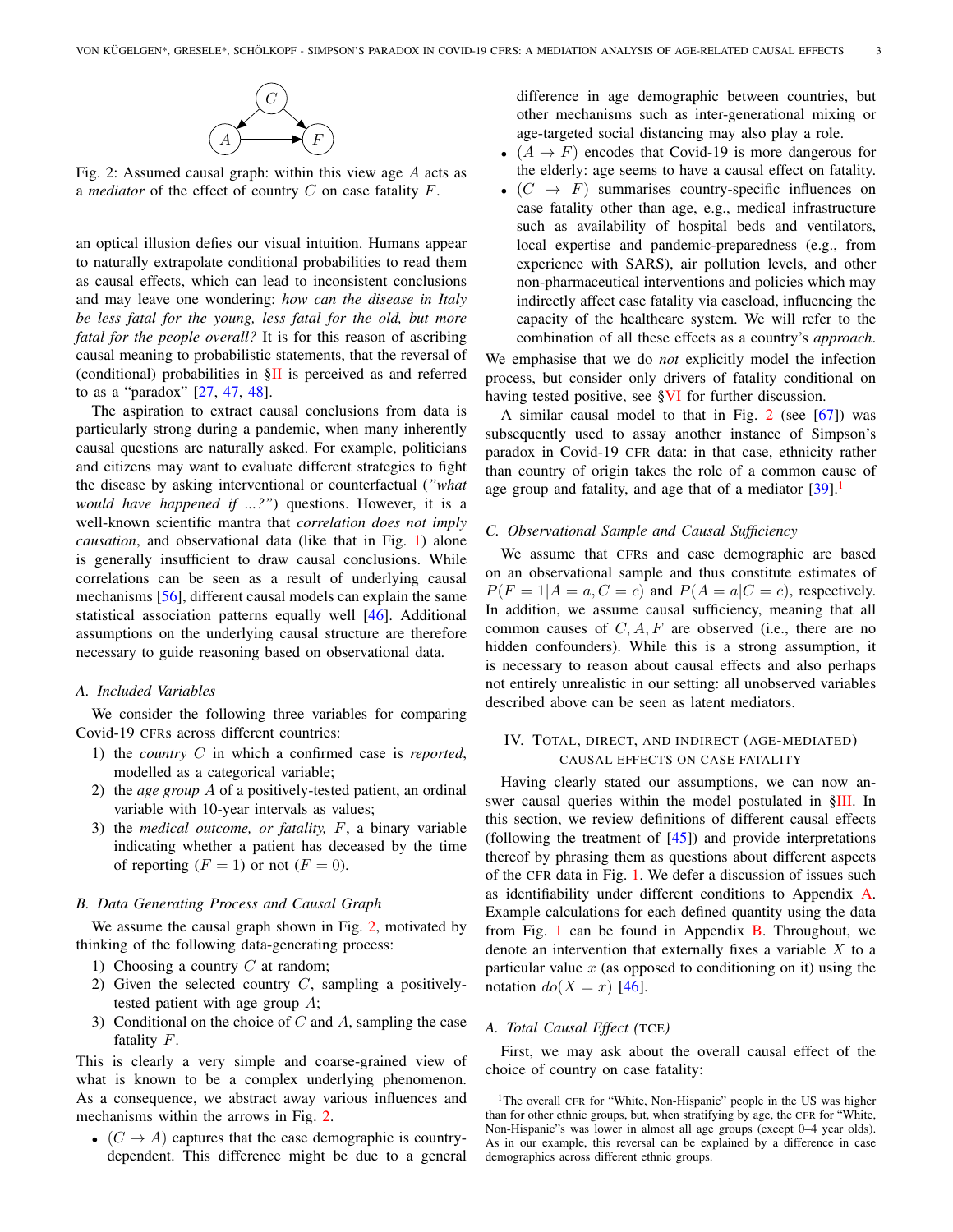# $Q_{\text{TCE}}$ : "What would be the effect on fatality of changing *country from China to Italy?"*

The answer is called the average *total causal effect* (TCE):

<span id="page-3-0"></span>Definition 1 (TCE). *The* TCE *of a binary treatment* T *on* Y *is defined as the interventional contrast*

$$
TCE_{0\to 1} = \mathbb{E}_{Y|do(T=1)}[Y|do(T=1)] - \mathbb{E}_{Y|do(T=0)}[Y|do(T=0)].
$$
\n(1)

In our setting (i.e., according to the causal graph in Fig. [2\)](#page-2-1), the country  $C$  takes the role of a treatment that affects the medical outcome  $F$  (denoted by  $T$  and  $Y$  in Defn[.1,](#page-3-0) respectively), and (subject to causal sufficiency) the TCE is simply given by the difference in total CFRs.

#### *B. "Why?": Beyond Total Effects via Mediation Analysis*

While computing the TCE is the principled way to quantify the *total* causal influence, it does not help us understand what drives a difference between two countries, i.e., *why* it exists in the first place: we may also be interested in the *mechanisms* which give rise to different CFRs observed across countries. Since the age of patients was crucial for explaining the instance of Simpson's paradox in  $\S$ II, we now seek to better understand the role of age as a mediator of the effect of country on fatality. This seems particularly relevant from the perspective of countries, which—unable to influence the age distribution of the general population—only have limited control over the case demographic and thus may wish to factor out age-related effects. However, such potential mediators are not reflected within the TCE, as evident from the absence of the age variable  $A$  from  $(1)$ .

The country  $C$  causally influences fatality  $F$  along two different paths: a direct path  $C \rightarrow F$ , giving rise to a *direct effect*;<sup>[2](#page-3-2)</sup> and an indirect path  $C \rightarrow A \rightarrow F$  mediated by A, giving rise to an *indirect effect*. The TCE of C on F thus comprises both direct and indirect effects. Quantifying such direct and indirect effects is referred to as *mediation analysis* [\[45\]](#page-10-9). The main challenge is that any changes to the country C propagate along both direct and indirect paths, making it difficult to isolate the different effects. The key idea is therefore to let changes propagate only along one path while controlling or fixing the effect along the other.

# *C. Controlled Direct Effect (*CDE*)*

The simplest way to measure a direct effect is by changing the treatment (country) while keeping the mediator fixed at a particular value. For example, we may ask about the causal effect for a particular age group such as 50–59 years olds:

$$
Q_{\text{CDE}(50-59)}
$$
: "For 50-59 year-olds, is it safer to get the disease in China or in Italy?"

Because it involves actively *controlling* the value of the mediator, the answer to such a query is referred to as the average *controlled direct effect* (CDE). It is defined as follows. Definition 2 (CDE). *The* CDE *of a binary treatment* T *on an outcome* Y *with mediator*  $X = x$  *is* 

<span id="page-3-4"></span>
$$
CDE_{0\to 1}(x) = \mathbb{E}[Y|do(T = 1, X = x)]
$$
  
-  $\mathbb{E}[Y|do(T = 0, X = x)].$  (2)

<span id="page-3-1"></span>For our assumed setting, the CDE is given by the difference of CFRs for a given age group. A practical shortcoming of the CDE is that it is often difficult or even impossible to control both the treatment and the mediator.<sup>[3](#page-3-3)</sup> Another problem is that the CDE does not provide a global quantity for comparing baseline and treatment: in our setting, there is a different CDE *for each age group*. However, we may instead want to measure a direct effect at the *population level*.

# *D. Natural Direct Effect (*NDE*)*

Instead of fixing the mediator to a specific value (selecting a particular age group), we can consider the hypothetical question of what would happen under a change in treatment (country) if the mediator (age) kept behaving as it would under the control, i.e., as if the change only propagated along the direct path. This corresponds to asking about the effect of switching country without affecting the age distribution across confirmed cases.

# QNDE: *"For the Chinese case demographic, would the Italian approach have been better?"*

As it relies on the mediator (age) distribution under the control (China) to evaluate the treatment (approach), the answer to  $Q_{\text{NDE}}$  is known as average *natural direct effect* (NDE).

Definition 3 (NDE). *The* NDE *of a binary treatment* T *on an outcome* Y *mediated by* X *is given by*

<span id="page-3-5"></span>
$$
NDE_{0\to 1} = \mathbb{E}[Y_{X(0)}|do(T=1)] - \mathbb{E}[Y|do(T=0)].
$$
 (3)

*where* X(0) *refers to the counterfactual of* X *had* T *been 0.*

# *E. Natural Indirect Effect (*NIE*)*

For isolating the indirect effect that a country exhibits on case fatality only via age,  $C \rightarrow A \rightarrow F$ , we run into the additional complication that it is not possible to keep the influence along  $C \rightarrow F$  constant under a change in country. To overcome this problem, one can consider a hypothetical change in the distribution of the mediator (age) as if the treatment (country) were changed, but without actually changing it. E.g., we may ask:

QNIE: *"How would the overall* CFR *in China change if the case demographic had instead been that from Italy, while keeping all else (i.e.,* CFR*'s of each age group) the same?"*

Since this considers a change of the mediator (age) to the natural distribution it would follow under a change treatment (case demographic from Italy) while keeping the treatment the same (Chinese CFR's), the answer to this question is referred to as the average *natural indirect effect* (NIE).

<span id="page-3-2"></span> $2$ Recall that the direct effect of country on case fatality is likely mediated by additional variables, which are subsumed in  $C \rightarrow F$  in the current view—see [§VI](#page-6-0) for further discussion.

<span id="page-3-3"></span><sup>&</sup>lt;sup>3</sup>In medical settings, for example, one generally cannot easily control individual down-stream effects of a drug within the body, such as fixing, e.g., blood glucose levels while changing treatments.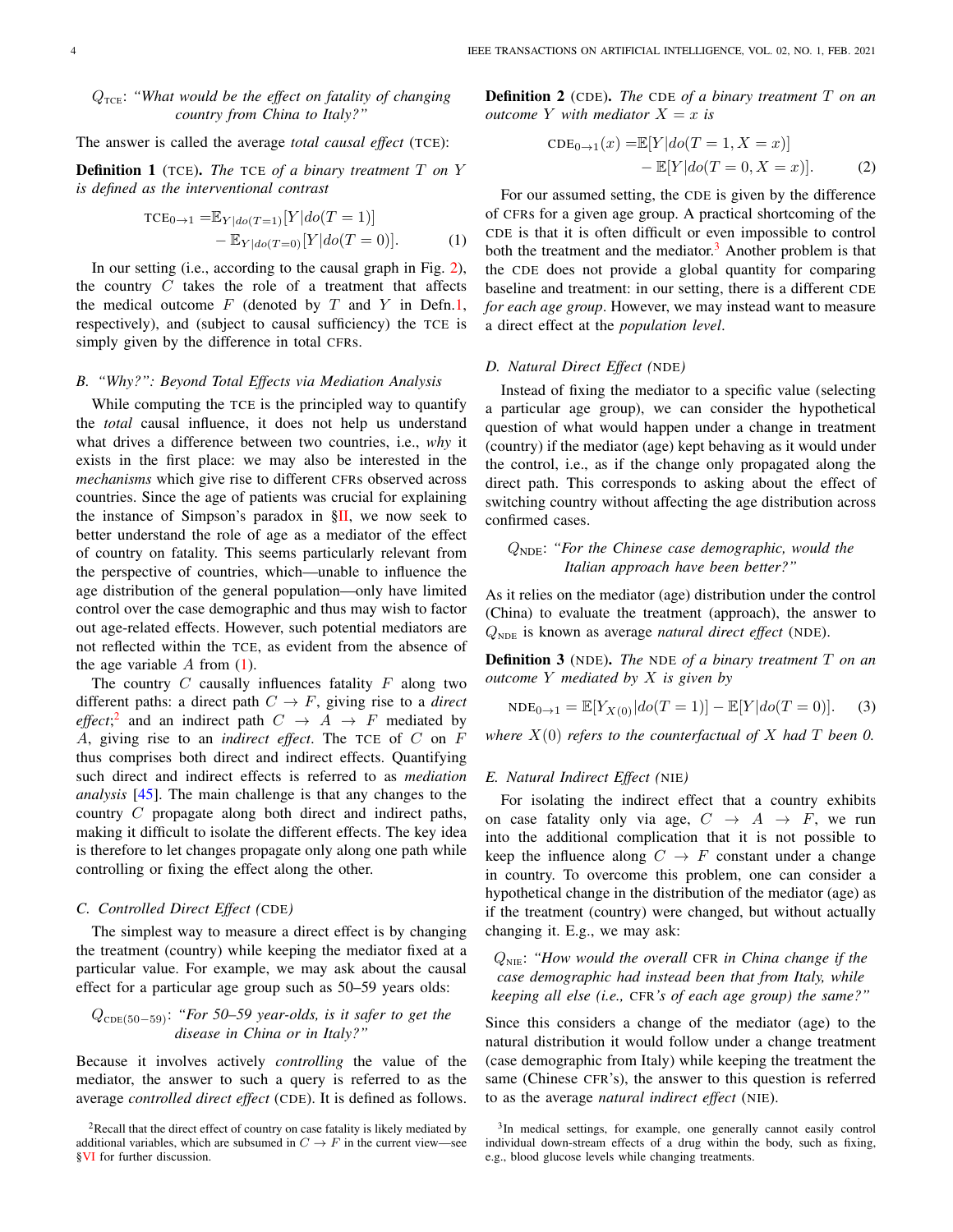Definition 4 (NIE). *The* NIE *of a binary treatment* T *on an outcome* Y *with mediator* X *is given by*

<span id="page-4-1"></span>
$$
NIE_{0\to 1} = \mathbb{E}[Y_{X(1)}|do(T=0)] - \mathbb{E}[Y|do(T=0)].
$$
 (4)

#### *F. Mediation Formulas*

For causally sufficient systems, the interventional distributions of each variable given its causal parents equal the corresponding observational distributions, reflecting the intuition that they represent *mechanisms* rather than mere mathematical constructs  $[52]$ . TCE  $(1)$  and CDE  $(2)$  then reduce to:

$$
TCE_{0\to 1}^{\text{obs}} = \mathbb{E}[Y|T=1] - \mathbb{E}[Y|T=0],\tag{5}
$$

$$
CDE_{0\to 1}^{\text{obs}}(x) = \mathbb{E}[Y|T=1, X=x] - \mathbb{E}[Y|T=0, X=x].
$$
\n(6)

Moreover, in this case, NDE  $(3)$  and NIE  $(4)$  are given by the following *mediation formulas* [\[45\]](#page-10-9):

$$
NDE_{0\to 1}^{obs} = \sum_{x} P(X = x | T = 0) \left( \mathbb{E}[Y | T = 1, X = x] - \mathbb{E}[Y | T = 0, X = x] \right),
$$
\n(7)

NIE<sub>0→1</sub><sup>obs</sup> = 
$$
\sum_{x} (P(X = x | T = 1)
$$
  
-  $P(X = x | T = 0)) \mathbb{E}[Y | T = 0, X = x].$  (8)

When comparing CFRs across countries, we only have observational data and thus rely on causal sufficiency ([§III\)](#page-1-1) to compute total, direct and indirect effects via  $(5)$ ,  $(6)$   $(7)$ ,  $(8)$ .

#### *G. Relation between* TCE*,* NDE*, and* NIE

*Can the total causal effect be decomposed into a sum of direct and indirect contributions?* While such an additive decomposition indeed exists for linear models, it does not hold in general due to possible interactions between treatment and mediator, referred to as *moderation*. [4](#page-4-6) Direct and indirect effects are not uniquely defined in general, but depend on the value of the mediator. Counterfactual quantities such as NDE and NIE are thus useful tools to measure some average form of direct and indirect effect with a meaningful interpretation.

#### *H. Mediation analysis in AI: algorithmic fairness*

While the present work is focused on the study of Covid-19 CFRs, we remark that the ideas and tools of causal mediation analysis presented in this section also feature prominently in other areas of AI, e.g., in the field of algorithmic fairness which aims to uncover and correct for discriminatory biases of models. In this context, discrimination is often interpreted as a causal influence of a protected attribute (such as age, sex, ethnicity, etc) on an outcome of interest along paths which are considered unfair for a setting at hand [\[15,](#page-9-5) [33,](#page-9-6) [36,](#page-9-7) [69,](#page-11-2) [75\]](#page-11-3).

A historic example and a famous instance of Simpson's paradox is the case of UC Berkeley graduate admissions [\[11\]](#page-8-1): in 1973, pooled data across all departments showed that a substantially larger proportion of all male applicants were admitted (44%) when compared to females (35%), suggesting gender bias. However, careful mediation analysis subsequently revealed that this difference was entirely explained by the choice of department—females generally applied to departments with lower admission rates—and that when controlling for the mediating variable "department choice," i.e., considering the *direct effect* of sex on admission, there was actually a small bias *in favour* of women [\[11\]](#page-8-1). Since the *indirect path* mediated by department choice was not considered unfair for the admission process, no wrongdoing on behalf of the school was concluded.

# <span id="page-4-3"></span><span id="page-4-2"></span><span id="page-4-0"></span>V. CASE STUDY: MEDIATION ANALYSIS OF AGE-RELATED EFFECTS ON COVID-19 CFRS

# *A. Dataset*

<span id="page-4-5"></span><span id="page-4-4"></span>To employ the tools from mediation analysis outlined in  $\S$ IV to better understand the influence of age on Covid-19 CFRs, we curated a dataset of confirmed cases and fatalities by age group (0–9, 10–19, etc.) from eleven countries (Argentina, China, Colombia, Italy, Netherlands, Portugal, South Africa, Spain, Sweden, Switzerland, South Korea) and the *Diamond Princess* cruise ship, on which the disease spread among passengers forced to quarantine on board [\[59\]](#page-10-12). The dataset includes 756,004 cases and 68,508 fatalities (total cumulative CFR of 9.06%), reported either by the different countries' national health institutes or in scientific publications. The selection of countries is based on availability of suitable data at the time of writing.<sup>[5](#page-4-7)</sup> Where available, we included several reports from the same country, e.g., for Italy and Spain in weekly intervals. The data and our analysis (in form of an interactive notebook) are provided in the supplement and will be made publicly available. The exact sources and several additional figures and tables can be found in Appendices [E](#page-18-0) and [F.](#page-22-0)

## *B. Tracing Causal Effects Over Time*

First, we investigate the temporal evolution of direct and indirect (age-mediated) causal effects on fatality by expanding on the comparison from  $\S$ II. The result of tracing TCE, NDE, and NIE of changing from China to Italy over a period of 11 weeks using (approximately) weekly reports from [\[29\]](#page-9-1) is shown in Fig. [3.](#page-5-0) Note that case and fatality numbers for China remain constant in the figure, so any changes over time can be attributed to Italy.<sup>[6](#page-4-8)</sup>

We find that the TCE—which measures what would happen to the total CFR if *both* CFRs by age group *and* case demographic were changed to those from Italy—is positive throughout, reflecting a higher total CFR in Italy. It increases rapidly from an initial 2.2% to 9.5% over the first three weeks considered, and then continues to rise more slowly to 11.4%. This indicates that the difference between the two countries'

<span id="page-4-8"></span> $6$ Not many new cases have been reported from China since the study of [\[70\]](#page-11-0).

<span id="page-4-6"></span><sup>&</sup>lt;sup>4</sup>[\[49\]](#page-10-11) give the illustrative example of a drug (treatment) that works by activating some proteins (mediator) inside the body before jointly attacking the disease: the drug is useless without the activated proteins (so the direct effect is zero) and the activated protein is useless without the chemical compound of the drug (so the indirect effect is also zero), but the total effect is non-zero because of the interaction between the two.

<span id="page-4-7"></span><sup>5</sup>Unfortunately, conventions on how to group patients by age vary across countries: e.g., Belgium, Canada, France, and Germany do not consistently use 10-year intervals; others such as the US use different groupings (0–4, 5–14, etc). For some countries (e.g., Brazil, Russia, Turkey, UK) we did not find demographic data.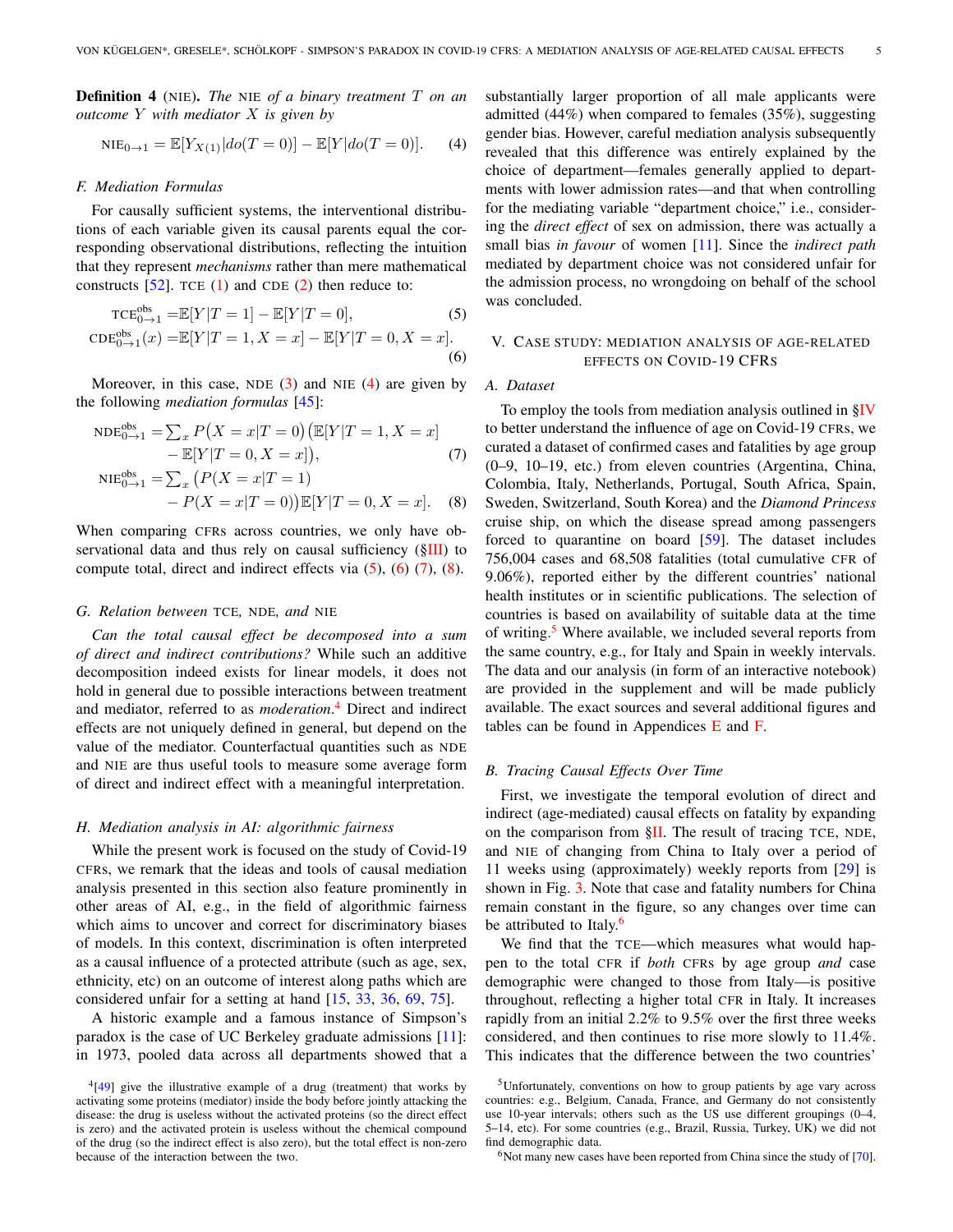<span id="page-5-0"></span>

Effects of changing country from China to Italy

Fig. 3: Evolution of TCE, NDE, and NIE of changing country from China to Italy on total CFR over time. We compare static data from China [\[70\]](#page-11-0) with different snapshots from Italy reported by [\[29\]](#page-9-1). The direct effect initially was negative, meaning that age-specific fatality in Italy was lower; however, it changes sign around mid-March when an overloaded health system in northern Italy was reported [\[2\]](#page-8-0).

total CFR becomes more pronounced over the time. In order to understand what drives this difference, we next consider the direct and indirect effects separately.

when the instance of Simpson's paradox from  $\S$ II is reflected in the opposite signs of NDE and NIE—*it is mainly the direct effect that drives the observed changes over time.*

The NDE—which captures what would happen to the total CFR if the case demographic were kept the same, while only the approach (CFRs per age group) were changed— is negative at first, meaning that the considered change in approach would initially be beneficial, consistent with the lower CFRs in each age group shown in Fig. [1.](#page-1-2) However, at a turning point around mid March the NDE changes sign: beyond this point, switching to the Italian approach would lead to an increase in total CFR. While we can only speculate about the precise factors that came together in producing this reversal in NDE, it seems worth pointing out that an overwhelmed health care system "close to collapse" in (northern) Italy was reported during that very period of early to mid-March [\[2\]](#page-8-0). The NDE then keeps rising steeply until April before gradually flattening off, similar to the TCE.

The NIE—which measures what would happen to total CFR if the approach were kept the same, while the case demographic were changed to that in Italy—on the other hand, remains largely constant over time, fluctuating between 3 and 3.5%, indicating that the case demographic in Italy does not change much over time. Its large value of over 3% means that simply changing the case demographic from China to that in Italy would already lead to a substantial increase in total CFR, consistent with the larger share of confirmed cases amongst the elderly in Italy shown in Fig. [1.](#page-1-2)

In summary, *while indirect age-related effects considerably contribute to differences in total* CFR—especially initially,

## *C. Comparison between Several Different Countries*

We now leave the specific example of China vs Italy aside and turn to a comparison of causal effects between the 12 countries (incl. the Diamond Princess) contained in our dataset. All pairwise effects on total CFR (in %) of changing only *"approach"*, i.e., the CFRs by age group, (NDE; left) or case demographic (NIE; right) from a control country (columns) to a treatment country (rows) are shown in Fig. [4.](#page-6-1)

For ease of visualisation, the order in which countries are presented in Fig. [4](#page-6-1) was chosen according to their average effect as a treatment over the remaining countries as control (i.e., by the mean of rows) for NDE and NIE separately. This allows to read off trends about the effectiveness of different approaches and the influence of the case demographic (subject to limitations such as, e.g., differences in testing which we discuss further in [§VI\)](#page-6-0). In the case of NDE, for example, the Diamond Princess, China, Portugal, and South Korea compare favourably to most others in terms of their approaches, while the Netherlands, Sweden, and Italy occupy the bottom end of the range. In the case of NIE, South Africa, Colombia, and Argentina benefit most from their case demographic, while Spain, the Netherlands, Italy and the Diamond Princess are particularly adversely affected by it.

Notably, there is no significant correlation between countries' ranking by NDE and NIE (Spearman's  $\rho = 0.04$ ,  $p = 0.9$ , suggesting that a country's approach and case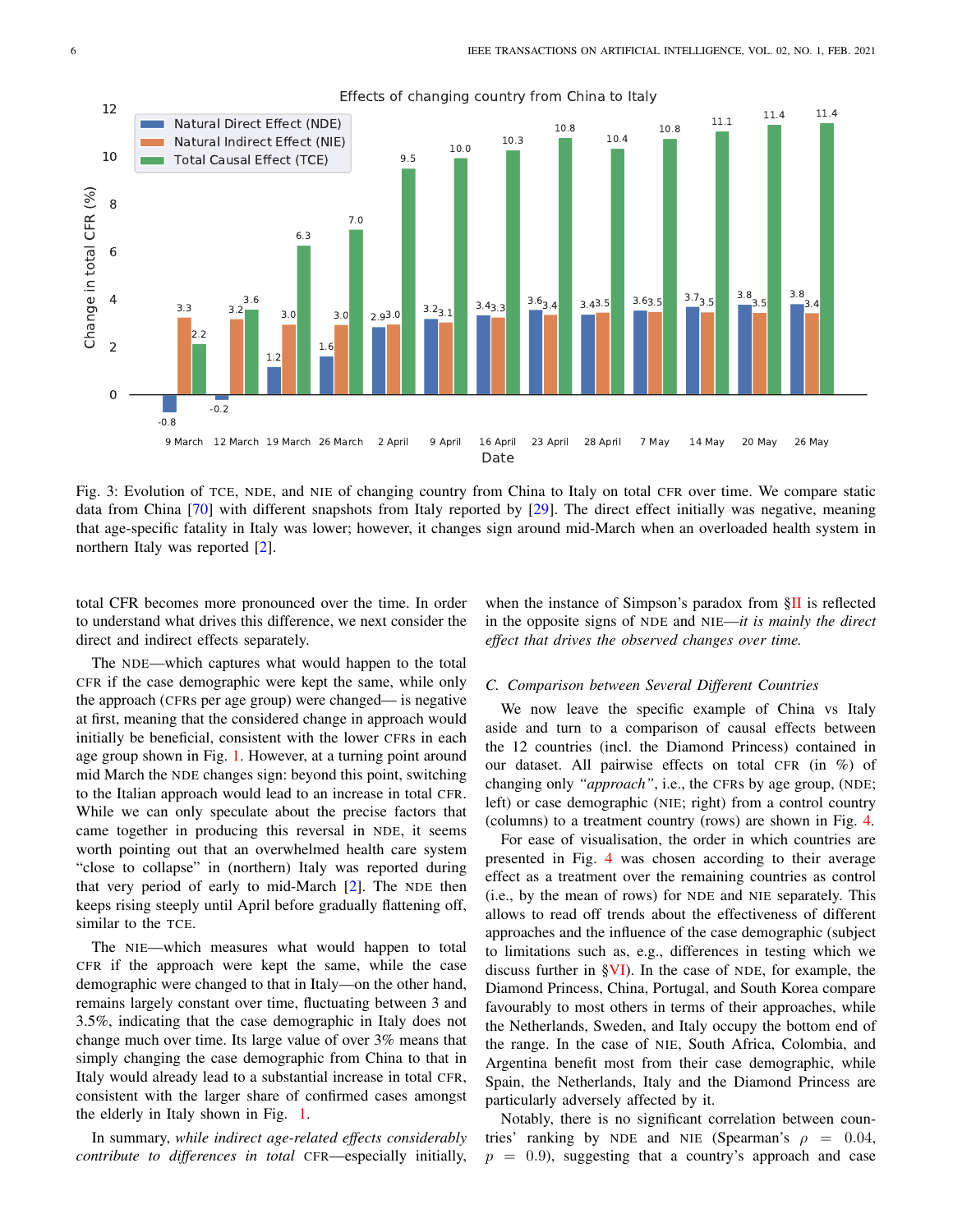<span id="page-6-1"></span>

Fig. 4: NDEs (left) and NIEs (right) for switching from the control country (columns) to the treatment country (rows). Numbers show the change in total CFR in %, i.e., negative numbers indicate that switching to the treatment country's approach, i.e., its CFRs by age group, (NDE) or case demographic (NIE) would lead to a decrease in total CFR. Countries are ordered by their average effect as a treatment country (NDE or NIE) over the remaining 11 data points as a control.

demographic may be largely unrelated. While some countries such as South Korea, Switzerland, the Netherlands, and Italy take almost the same place according to both rankings of particular interest are those countries for which rankings by NDE and NIE differ most. Other than for the Diamond Princess—which due to small sample size and high testing rates constitutes an illustrative special case that we discuss further in [§VI—](#page-6-0)the case of high ranking (rk) in terms of NDE and low ranking in terms of NIE is most most pronounced for Spain (rk<sub>NDE</sub> – rk<sub>NIE</sub> = -4), Portugal (-3), and China (-3). This suggests that, for the case of Spain, the high total CFR may, at least in parts, be attributed to an unfavourable case demographic, while the approaches (age-specific fatality) of China and Portugal may be even better than suggested by their (already comparatively low) total CFRs. Conversely, countries that rank considerably higher in terms of NIE than NDE include Colombia  $(+7)$ , South Africa  $(+6)$ , and Argentina  $(+5)$ . These countries' low total CFRs may thus wrongly suggest a very successful approach while the low total CFR may actually, at least in parts, be due to an advantageous case demographic again, subject to caveats such as differences in testing, see [§VI](#page-6-0) for more details.

Noting that South Africa, Colombia, and Argentina are also the three youngest amongst the considered countries in terms of median age, we computed the Spearman correlation between the ranking of countries by NIE and by their median age and found a strong correlation between the two  $(\rho = 0.94, p = 7 \times 10^{-6})$ . This indicates that, for the countries considered, the case demographic is predominantly determined by the age distribution of the population, and suggests that countries seem not to make (effective) use of strategies such as, e.g., age-specific quarantines.

As a further investigation into the relation between direct and indirect effects on Covid-19 fatality, we find that, of the 132 ordered pairs of distinct countries, 64 exhibit opposite signs of NDE and NIE (as for the example of Simpson's paradox in  $\S$ II, see also dates from early March in Fig. [3\)](#page-5-0), meaning that *comparing countries in terms of total* CFR *may not give an accurate picture of the relative effectiveness of two countries' approaches* in those cases. Overall, pairwise NDEs and NIEs are only weakly but significantly correlated (Pearson's  $r = 0.17, p = 0.04$ ), see Fig. [5.](#page-7-0)

#### VI. LIMITATIONS AND FUTURE WORK

<span id="page-6-0"></span>In this work, we have taken a coarse-grained causal modelling perspective considering the variables country  $C$ , age group  $A$ , and case fatality  $F$ , which are reported in the context of Covid-19 CFR data. This view abstracts away many potentially important factors (some of which we named in [§III\)](#page-1-1) along the paths of the assumed causal graph. A strength of this approach is that it allows for consistent reasoning about age-mediated and non-age-related effects within the assumed model in situations where the data does not support a more fine-grained analysis. On the other hand, any conclusions must be interpreted within this coarse-grained view: we have thus collectively referred to various country-specific influences on fatality as "approach".

#### *A. Considering Additional Mediators*

It is safe to assume that the virus is ultimately agnostic to the notion of different "*countries*" and that the influence of country on fatality  $C \rightarrow F$  is not actually a direct one,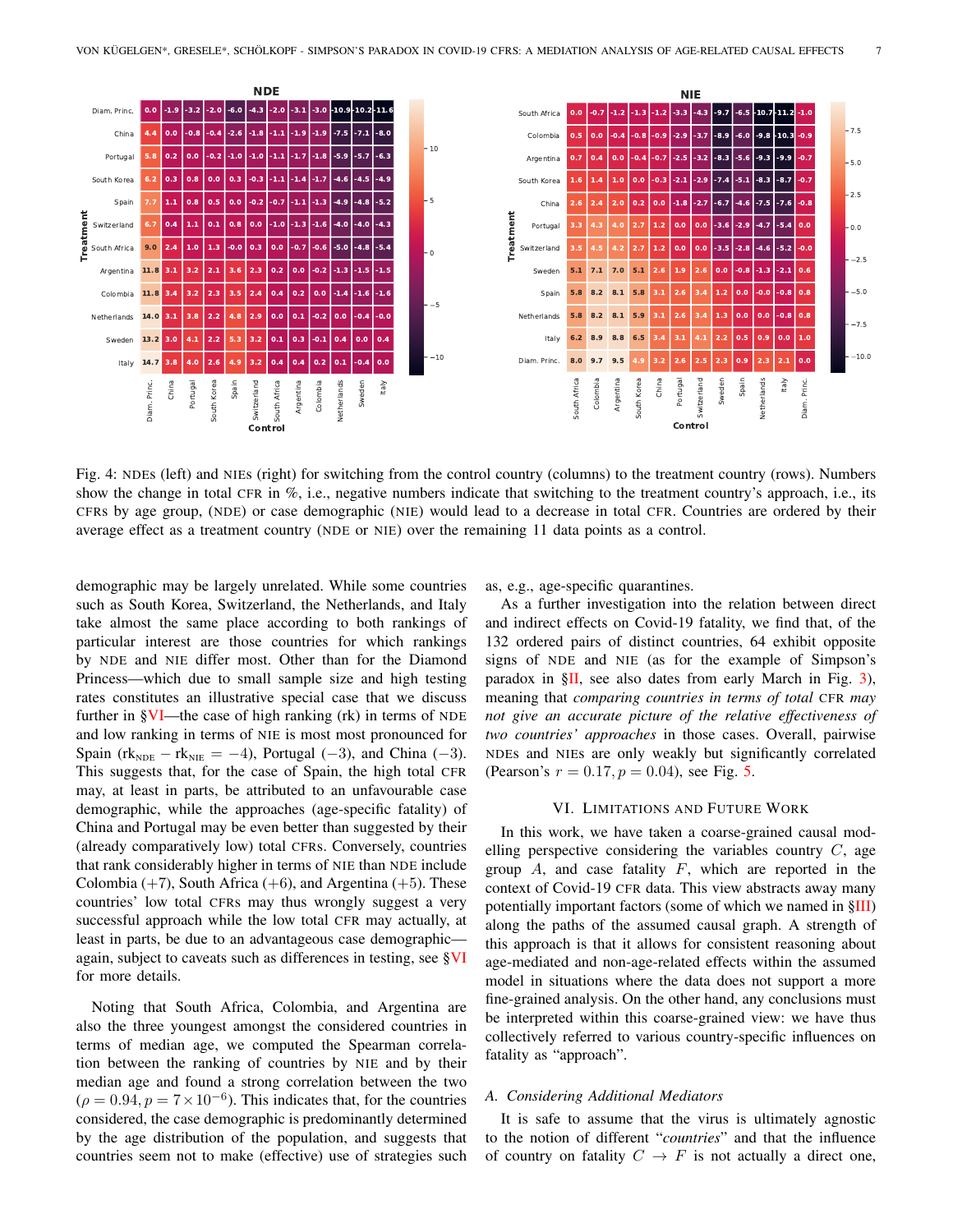<span id="page-7-0"></span>

Fig. 5: Scatter plot of NIE vs. NDE between all 132 pairs of distinct countries: we find a weak but statistically significant positive correlation (see plot title).

but instead mediated by additional variables  $X_i$ , as illustrated in Fig. [6](#page-7-1) (left). Candidates for such additional mediators  $X_i$ include, e.g., non-pharmaceutical interventions and critical healthcare infrastructure. We believe that many questions of interest regarding the Covid-19 pandemic can be phrased as path-specific causal effects involving such mediators, e.g.: "What would be the effect on total CFR if country  $C_1$  bought as many ventilators as country  $C_2$ ?". Assuming more finegrained data will become available as the pandemic progresses, extending our model with additional mediators and investigating their effects by building on the tools described in [§IV](#page-2-0) is a promising future direction to deepen our understanding about which factors most drive Covid-19 fatality.

## *B. Testing Strategy and Selection Bias*

An important potential limitation of our approach (or, more fundamentally, of CFR data) is that we only consider confirmed cases, i.e., patients who tested positively for Covid-19. We can make this explicit in our model by including test status  $T$  as additional variable. Our data is then always conditioned on  $T = 1$ , as illustrated in Fig. [6](#page-7-1) (right). Since who is tested is not random, but generally depends both on a country's testing strategy and a patient's age (e.g., via severity of symptoms), reflected by the arrows  $\{C, A\} \to T$ , this results in a problem of *selection bias* [\[55\]](#page-10-13). This issue is particularly clear for the Diamond Princess on which *"3,063 PCR tests were performed among* [the 3,711] *passengers and crew members. Testing started among the elderly passengers, descending by age"* [\[59\]](#page-10-12). As a result of such extensive testing, the proportion of asymptomatic cases on board was very high (318 out of 619 detected cases), leading to low CFRs as manifested in the negative NDEs for the Diamond Princess as treatment in Fig. [4.](#page-6-1) This rate of testing is presently not feasible for countries with millions of inhabitants. Since testing capacities differ across countries, the reported CFRs may thus often not be comparable. Building on recent (causal) work on recoverability from selection bias may help address this aspect of the problem [\[4,](#page-8-2) [17\]](#page-9-8).

<span id="page-7-1"></span>

Fig. 6: (left) The direct effect  $C \rightarrow F$  is likely mediated by additional variables  $X_i$ . (right) Testing strategy may introduce selection bias, since CFR data implicitly conditions on having tested positive, represented by the shaded T.

A second source of bias may stem from the choice of countries included in our dataset: we only considered countries that report age-stratified CFRs—those might be particularly affected by the pandemic. The cumulative CFR of 9% is thus likely inflated by such selection processes. An additional problem is the delay between time of infection and death: to correct for this, fatalities should be divided by the number of patients infected at the same time as those who died, i.e., excluding the most recent cases  $[8]$ , which requires estimating the incubation period.

#### *C.* CFR *vs. Infection Fatality Rate*

To overcome such testing and delay issues, one should ideally instead use the (delay-corrected) *infection* fatality rate (IFR), defined as the ratio of fatalities over *all infected patients, including asymptomatic ones*. However, this requires estimating the number of undetected cases based on specific modelling assumptions (which may not hold in practice, thus potentially introducing additional biases) for each country or region separately, and consequently we are only aware of very few estimates of age-stratified IFRs [e.g., [58,](#page-10-14) [59,](#page-10-12) [66\]](#page-10-15). Our analysis may be adapted for IFR data as well though, see Appendix [C](#page-13-0) for more details.

# VII. DISCUSSION

The problem of case fatality rates is a compelling example of Simpson's paradox which brings to bear a core method of AI (causal reasoning) on a Covid-19 problem. We would like to place this in a broader context by discussing (A) additional links between Simpson's paradox and AI, and (B) contributions of AI in the ongoing pandemic.

## *A. Simpson's paradox in the context of AI*

We have above mentioned examples of Simpson's paradox in college admission policies [\[11\]](#page-8-1) and epidemiology [\[16\]](#page-9-2). In addition, it has been observed that the paradox may occur in many other real life contexts [\[42,](#page-10-16) [72\]](#page-11-4), thus making its understanding relevant to the field of artificial intelligence, commonsense reasoning and in the study of uncertain reasoning systems in general. Furthermore, the reversal in Simpson's paradox becomes critical in decision making situations [\[43,](#page-10-17) [48\]](#page-10-5), where an agent needs to move beyond a merely predictive setting and reason about the effect of actions or interventions. As already discussed, the paradox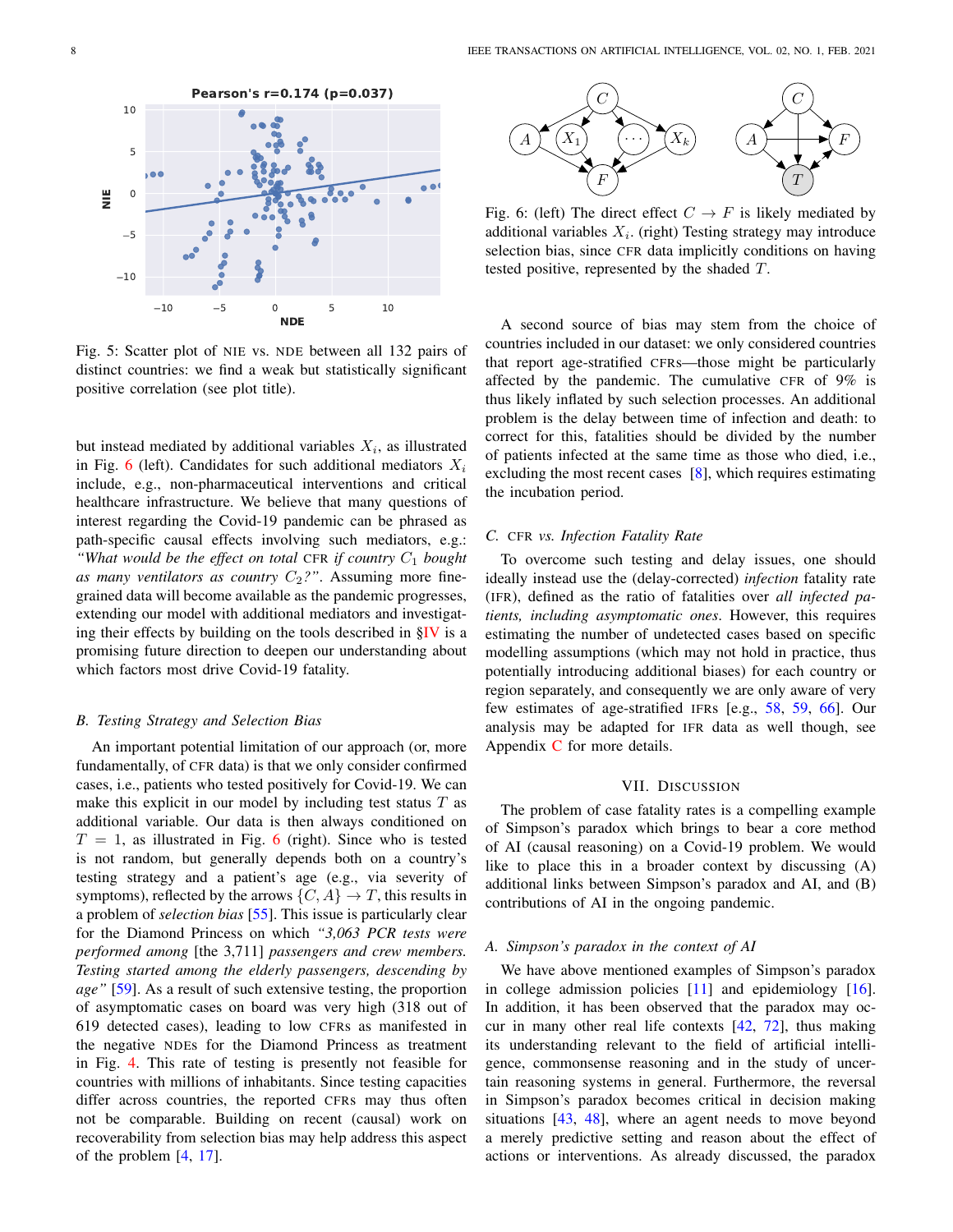can be "resolved" in different ways depending on the causal model (e.g., whether covariates take the role of confounders or mediators) and the causal query of interest to the agent (e.g., whether a direct, indirect, or total causal effect is to be estimated). If variables which are relevant for a correct resolution of the "paradox" are not directly observed, this can be particularly problematic, and causal reasoning therefore bears nontrivial conceptual and algorithmic implications, e.g., in sequential decision making contexts such as the multi-armed bandit problem (see [\[5,](#page-8-4) [21\]](#page-9-9)).

Since Simpson's paradox demonstrates that opposite conclusions can be reached depending on how the data is aggregated or stratified, it also has close connections to clustering [\[31,](#page-9-10) [73\]](#page-11-5), another core AI technique, which is especially challenging for high-dimensional data as is commonplace in the age of big data. Other seemingly paradoxical reversals, related to Simpson's paradox, can also occur in the context of games; for example, in Parrondo's paradox, a coin flip game with a positively-biased outcome can be generated from the combination of two negatively-biased processes [\[23,](#page-9-11) [24\]](#page-9-12).

#### *B. AI against Covid-19: a causal view*

Given the global disruption caused by Covid-19, there is a growing body of work trying to leverage AI and data science to help curtail and combat the ongoing pandemic, e.g., in contact tracing  $[1, 7]$  $[1, 7]$  $[1, 7]$ , symptom screening  $[64]$ , risk scoring  $[61]$ , vaccine development  $[44]$ , or diagnosis from CT  $[6]$  or Xray [\[18\]](#page-9-13) imaging—see, e.g., [\[37,](#page-9-14) [38,](#page-9-15) [65\]](#page-10-21) for reviews. Due to typically small sample sizes and population differences, however, such applications of AI need to be critically assessed with respect to transparency and generalisability to different cohorts of individuals [\[25\]](#page-9-16). Indeed, a recent meta-analysis of 232 models for diagnosis, prognosis, and detection of Covid-19 concluded that "almost all published prediction models are poorly reported, and at high risk of bias such that their reported predictive performance is probably optimistic" [\[71\]](#page-11-6).

The question whether a machine learning model will generalise outside its training distribution is closely linked to some of the concepts from causality discussed in the present work and has been studied in the causal inference literature under the term "transportability"  $[3, 50]$  $[3, 50]$  $[3, 50]$ . If, as is common practice, the aim is to maximise predictive performance on the available data, then any trained model is encouraged to rely on "spurious" correlations (e.g., due to unobserved confounding) which may not generalise to different populations (e.g., different countries) or modes of reasoning, such as reasoning about the outcome of treatment interventions based on observational data. Causal mechanisms, on the other hand, constitute stable (or invariant) units which are often largely independent of other components of a system and should thus be transferable even if the distribution of some features changes [\[52,](#page-10-10) [60\]](#page-10-23). The above reasoning cautions against blind use of supervised learning techniques without regard to the underlying causal structure. Indeed, we would argue that applications of AI techniques on Covid-19 may often benefit from formulating a causal model underlying the observed data (including potential population differences), as done in some studies [\[10,](#page-8-9) [14,](#page-9-17) [22\]](#page-9-18).

## VIII. CONCLUSION

We have shown how causal reasoning can guide the interpretation of Covid-19 case fatality data. In particular, mediation analysis provides tools for separating effects due to different factors which, if not properly identified, can lead to misleading conclusions. We exploited these tools to uncover patterns in the time evolution of CFRs in Italy, and in the comparison of multiple countries. To study age-mediated and age-unrelated effects on CFR across different countries, we curated a largescale dataset from a multitude of sources.

## **REFERENCES**

- <span id="page-8-5"></span>[1] Hannah Alsdurf, Edmond Belliveau, Yoshua Bengio, Tristan Deleu, Prateek Gupta, Daphne Ippolito, Richard Janda, Max Jarvie, Tyler Kolody, Sekoul Krastev, et al. COVI white paper. *arXiv e-prints*, pages arXiv–2005, 2020.
- <span id="page-8-0"></span>[2] Benedetta Armocida, Beatrice Formenti, Silvia Ussai, Francesca Palestra, and Eduardo Missoni. The Italian health system and the COVID-19 challenge. *The Lancet Public Health*, 2020.
- <span id="page-8-8"></span>[3] Elias Bareinboim and Judea Pearl. Causal inference and the data-fusion problem. *Proceedings of the National Academy of Sciences*, 113(27):7345–7352, 2016.
- <span id="page-8-2"></span>[4] Elias Bareinboim and Jin Tian. Recovering causal effects from selection bias. In *Twenty-Ninth AAAI Conference on Artificial Intelligence*, 2015.
- <span id="page-8-4"></span>[5] Elias Bareinboim, Andrew Forney, and Judea Pearl. Bandits with unobserved confounders: A causal approach. *Advances in Neural Information Processing Systems*, 28: 1342–1350, 2015.
- <span id="page-8-7"></span>[6] Mucahid Barstugan, Umut Ozkaya, and Saban Ozturk. Coronavirus (Covid-19) classification using CT images by machine learning methods. *arXiv preprint arXiv:2003.09424*, 2020.
- <span id="page-8-6"></span>[7] Gilles Barthe, Roberta De Viti, Peter Druschel, Deepak Garg, Manuel Gomez Rodriguez, Pierfrancesco Ingo, Heiner Kremer, Matthew Lentz, Lars Lorch, Aastha Mehta, et al. Listening to bluetooth beacons for epidemic risk mitigation. *medRxiv*, 2021.
- <span id="page-8-3"></span>[8] David Baud, Xiaolong Qi, Karin Nielsen-Saines, Didier Musso, Léo Pomar, and Guillaume Favre. Real estimates of mortality following COVID-19 infection. *The Lancet Infectious Diseases*, 2020.
- <span id="page-8-10"></span>[9] Christian Bayer and Moritz Kuhn. Intergenerational ties and case fatality rates: A cross-country analysis. Technical report, Institute of Labor Economics (IZA), 2020.
- <span id="page-8-9"></span>[10] Michel Besserve, Simon Buchholz, and Bernhard Schölkopf. Assaying large-scale testing models to interpret Covid-19 case numbers. a cross-country study. *arXiv preprint arXiv:2012.01912*, 2020.
- <span id="page-8-1"></span>[11] Peter J Bickel, Eugene A Hammel, and J William O'Connell. Sex bias in graduate admissions: Data from Berkeley. *Science*, 187(4175):398–404, 1975.
- <span id="page-8-11"></span>[12] Centro de Coordinación de Alertas y Emergencias Sanitarias; (CCAES), Ministerio de Sanidad, Consumo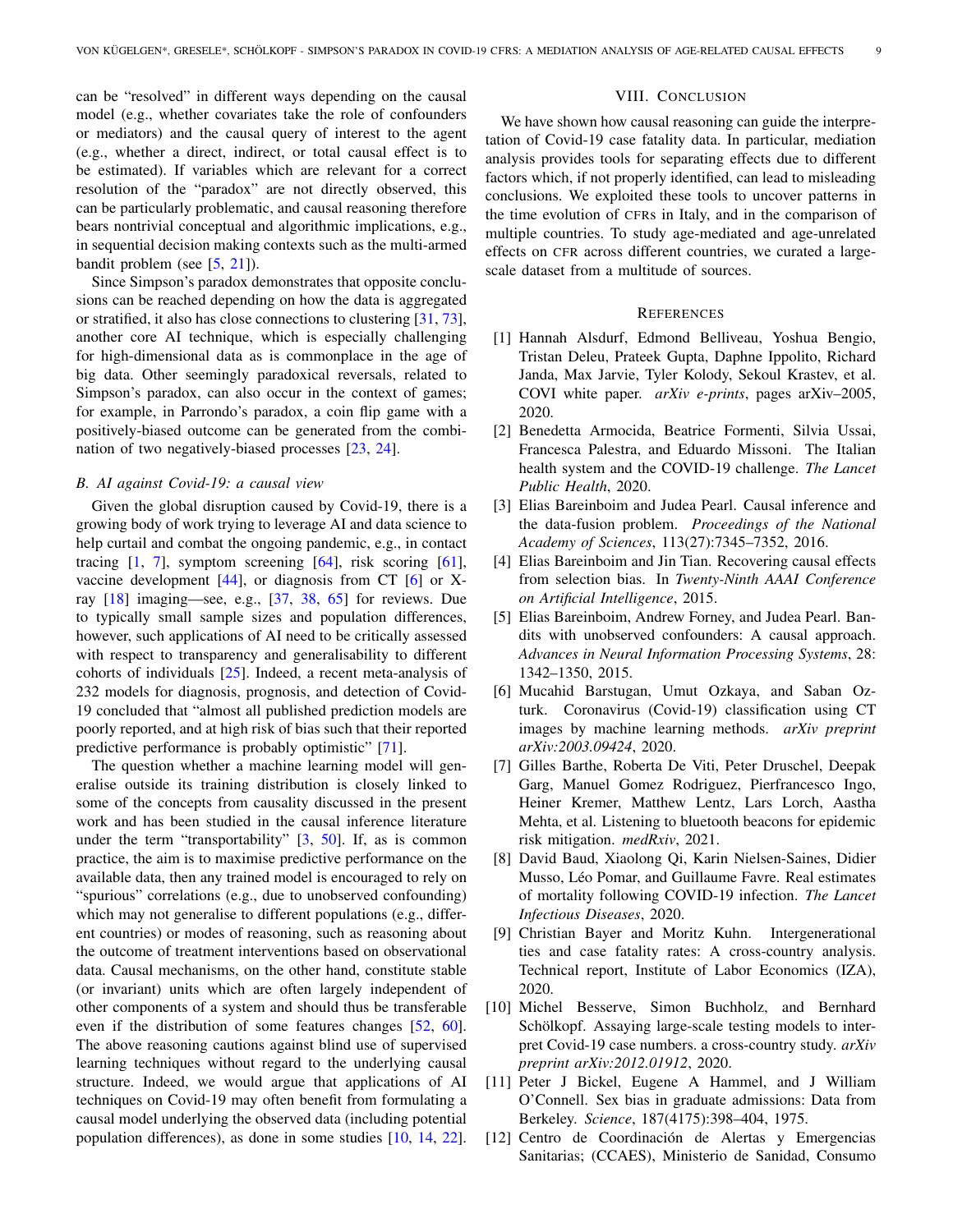y Bienestar Social; (MISAN, Ministry of Health, Consumer Affairs and Social Welfare). 29 May report. [https://www.mscbs.gob.es/profesionales/](https://www.mscbs.gob.es/profesionales/saludPublica/ccayes/alertasActual/nCov-China/documentos/Actualizacion_120_COVID-19.pdf) [saludPublica/ccayes/alertasActual/nCov-China/](https://www.mscbs.gob.es/profesionales/saludPublica/ccayes/alertasActual/nCov-China/documentos/Actualizacion_120_COVID-19.pdf) [documentos/Actualizacion](https://www.mscbs.gob.es/profesionales/saludPublica/ccayes/alertasActual/nCov-China/documentos/Actualizacion_120_COVID-19.pdf) 120 COVID-19.pdf, 2020.

- <span id="page-9-20"></span>[13] Diletta Cereda, Marcello Tirani, Francesca Rovida, Vittorio Demicheli, Marco Ajelli, Piero Poletti, Frédéric Trentini, Giorgio Guzzetta, Valentina Marziano, Angelica Barone, et al. The early phase of the COVID-19 outbreak in lombardy, italy, 2020.
- <span id="page-9-17"></span>[14] Victor Chernozhukov, Hiroyuki Kasahara, and Paul Schrimpf. Causal impact of masks, policies, behavior on early Covid-19 pandemic in the US. *Journal of Econometrics*, 220(1):23–62, 2021.
- <span id="page-9-5"></span>[15] Silvia Chiappa. Path-specific counterfactual fairness. In *Proceedings of the AAAI Conference on Artificial Intelligence*, volume 33, pages 7801–7808, 2019.
- <span id="page-9-2"></span>[16] Morris R Cohen and Ernest Nagel. *Introduction to logic and scientific method*. Allied Publishers Private Limited, New Delhi, 1936.
- <span id="page-9-8"></span>[17] Juan Correa, Jin Tian, and Elias Bareinboim. Adjustment criteria for generalizing experimental findings. In *International Conference on Machine Learning*, pages 1361– 1369, 2019.
- <span id="page-9-13"></span>[18] Mohamed Abd Elaziz, Khalid M Hosny, Ahmad Salah, Mohamed M Darwish, Songfeng Lu, and Ahmed T Sahlol. New machine learning method for image-based diagnosis of COVID-19. *Plos one*, 15(6):e0235187, 2020.
- <span id="page-9-27"></span>[19] Federal Office of Public Health Switzerland. 26 May report. [https://www.bag.admin.ch/bag/en/](https://www.bag.admin.ch/bag/en/home/krankheiten/ausbrueche-epidemien-pandemien/aktuelle-ausbrueche-epidemien/novel-cov/situation-schweiz-und-international.html#-1199962081) [home/krankheiten/ausbrueche-epidemien-pandemien/](https://www.bag.admin.ch/bag/en/home/krankheiten/ausbrueche-epidemien-pandemien/aktuelle-ausbrueche-epidemien/novel-cov/situation-schweiz-und-international.html#-1199962081) [aktuelle-ausbrueche-epidemien/novel-cov/](https://www.bag.admin.ch/bag/en/home/krankheiten/ausbrueche-epidemien-pandemien/aktuelle-ausbrueche-epidemien/novel-cov/situation-schweiz-und-international.html#-1199962081) [situation-schweiz-und-international.html#-1199962081,](https://www.bag.admin.ch/bag/en/home/krankheiten/ausbrueche-epidemien-pandemien/aktuelle-ausbrueche-epidemien/novel-cov/situation-schweiz-und-international.html#-1199962081) 2020.
- <span id="page-9-26"></span>[20] Folkhalsomyndigheten (Public Health Agency of Sweden). 18 May report. [https://en.wikipedia.org/wiki/](https://en.wikipedia.org/wiki/COVID-19_pandemic_in_Sweden#cite_note-306) COVID-19 pandemic in [Sweden#cite](https://en.wikipedia.org/wiki/COVID-19_pandemic_in_Sweden#cite_note-306) note-306, 2020. Accessed 29 May.
- <span id="page-9-9"></span>[21] Andrew Forney, Judea Pearl, and Elias Bareinboim. Counterfactual data-fusion for online reinforcement learners. In *International Conference on Machine Learning*, pages 1156–1164. PMLR, 2017.
- <span id="page-9-18"></span>[22] Gareth J Griffith, Tim T Morris, Matthew J Tudball, Annie Herbert, Giulia Mancano, Lindsey Pike, Gemma C Sharp, Jonathan Sterne, Tom M Palmer, George Davey Smith, et al. Collider bias undermines our understanding of COVID-19 disease risk and severity. *Nature communications*, 11(1):1–12, 2020.
- <span id="page-9-11"></span>[23] Greg P Harmer, Derek Abbott, et al. Parrondo's paradox. *Statistical Science*, 14(2):206–213, 1999.
- <span id="page-9-12"></span>[24] Gregory P Harmer and Derek Abbott. A review of Parrondo's paradox. *Fluctuation and Noise Letters*, 2 (02):R71–R107, 2002.
- <span id="page-9-16"></span>[25] The Lancet Digital Health. Artificial intelligence for COVID-19: saviour or saboteur? *The Lancet. Digital Health*, 3(1):e1, 2021.
- <span id="page-9-24"></span>[26] Health Department republic of South Africa. 28

May report. [https://sacoronavirus.co.za/2020/05/29/](https://sacoronavirus.co.za/2020/05/29/update-on-covid-19-28th-may-2020/) [update-on-covid-19-28th-may-2020/,](https://sacoronavirus.co.za/2020/05/29/update-on-covid-19-28th-may-2020/) 2020. Accessed 29 May.

- <span id="page-9-3"></span>[27] Miguel A Hernán, David Clayton, and Niels Keiding. The Simpson's paradox unraveled. *International journal of epidemiology*, 40(3):780–785, 2011.
- <span id="page-9-22"></span>[28] Instituto Nacional de Salud. 28 May report. [https://www.](https://www.ins.gov.co/Noticias/Paginas/Coronavirus.aspx) [ins.gov.co/Noticias/Paginas/Coronavirus.aspx,](https://www.ins.gov.co/Noticias/Paginas/Coronavirus.aspx) 2020.
- <span id="page-9-1"></span>[29] Istituto Superiore di Sanità. Epidemia COVID-19: Aggiornamento nazionale, 09 Marzo 2020 – ore 16:00. [https://www.epicentro.iss.it/coronavirus/](https://www.epicentro.iss.it/coronavirus/bollettino/Bollettino-sorveglianza-integrata-COVID-19_09-marzo-2020.pdf) [bollettino/Bollettino-sorveglianza-integrata-COVID-19](https://www.epicentro.iss.it/coronavirus/bollettino/Bollettino-sorveglianza-integrata-COVID-19_09-marzo-2020.pdf) [09-marzo-2020.pdf,](https://www.epicentro.iss.it/coronavirus/bollettino/Bollettino-sorveglianza-integrata-COVID-19_09-marzo-2020.pdf) 2020.
- <span id="page-9-23"></span>[30] Istituto Superiore di Sanita (ISS, Italian ` National Institute of Health). 26 May report. [https://www.epicentro.iss.it/coronavirus/bollettino/](https://www.epicentro.iss.it/coronavirus/bollettino/Bollettino-sorveglianza-integrata-COVID-19_26-maggio-2020.pdf) [Bollettino-sorveglianza-integrata-COVID-19](https://www.epicentro.iss.it/coronavirus/bollettino/Bollettino-sorveglianza-integrata-COVID-19_26-maggio-2020.pdf) [26-maggio-2020.pdf,](https://www.epicentro.iss.it/coronavirus/bollettino/Bollettino-sorveglianza-integrata-COVID-19_26-maggio-2020.pdf) 2020.
- <span id="page-9-10"></span>[31] Anil K Jain, M Narasimha Murty, and Patrick J Flynn. Data clustering: a review. *ACM computing surveys (CSUR)*, 31(3):264–323, 1999.
- <span id="page-9-0"></span>[32] Johns Hopkins University. COVID-19 dashboard by the center for systems science and engineering (csse). [https:](https://coronavirus.jhu.edu/map.html) [//coronavirus.jhu.edu/map.html,](https://coronavirus.jhu.edu/map.html) Retrieved 28 September 2020.
- <span id="page-9-6"></span>[33] Niki Kilbertus, Mateo Rojas-Carulla, Giambattista Parascandolo, Moritz Hardt, Dominik Janzing, and Bernhard Schölkopf. Avoiding discrimination through causal reasoning. In *Proceedings of the 31st International Conference on Neural Information Processing Systems*, pages 656–666, 2017.
- <span id="page-9-25"></span>[34] Korea Centers for Disease Control and Prevention. 25 May report. [https://www.cdc.go.kr/board/board.es?mid=](https://www.cdc.go.kr/board/board.es?mid=a20501000000&bid=0015&list_no=367317&act=view) [a20501000000&bid=0015&list](https://www.cdc.go.kr/board/board.es?mid=a20501000000&bid=0015&list_no=367317&act=view)\_no=367317&act=view, 2020.
- <span id="page-9-19"></span>[35] Ivan Korolev. What does the case fatality ratio really measure? *Available at SSRN 3572891*, 2020.
- <span id="page-9-7"></span>[36] MJ Kusner, J Loftus, Christopher Russell, and R Silva. Counterfactual fairness. *Advances in Neural Information Processing Systems 30*, 30, 2017.
- <span id="page-9-14"></span>[37] Samuel Lalmuanawma, Jamal Hussain, and Lalrinfela Chhakchhuak. Applications of machine learning and artificial intelligence for Covid-19 (SARS-CoV-2) pandemic: A review. *Chaos, Solitons & Fractals*, page 110059, 2020.
- <span id="page-9-15"></span>[38] Siddique Latif, Muhammad Usman, Sanaullah Manzoor, Waleed Iqbal, Junaid Qadir, Gareth Tyson, Ignacio Castro, Adeel Razi, Maged N Kamel Boulos, Adrian Weller, et al. Leveraging data science to combat Covid-19: A comprehensive review. *IEEE Transactions on Artificial Intelligence*, 2020.
- <span id="page-9-4"></span>[39] Dana Mackenzie. Race, COVID mortality, and Simpson's paradox. [http:](http://causality.cs.ucla.edu/blog/index.php/2020/07/06/race-covid-mortality-and-simpsons-paradox-by-dana-mackenzie/) [//causality.cs.ucla.edu/blog/index.php/2020/07/06/](http://causality.cs.ucla.edu/blog/index.php/2020/07/06/race-covid-mortality-and-simpsons-paradox-by-dana-mackenzie/) [race-covid-mortality-and-simpsons-paradox-by-dana-mackenzie/](http://causality.cs.ucla.edu/blog/index.php/2020/07/06/race-covid-mortality-and-simpsons-paradox-by-dana-mackenzie/) (Retrieved July 6), 2020.
- <span id="page-9-21"></span>[40] Ministry of Health of Argentina. 28 May report. [https://www.argentina.gob.ar/salud/](https://www.argentina.gob.ar/salud/coronavirus-COVID-19/sala-situacion)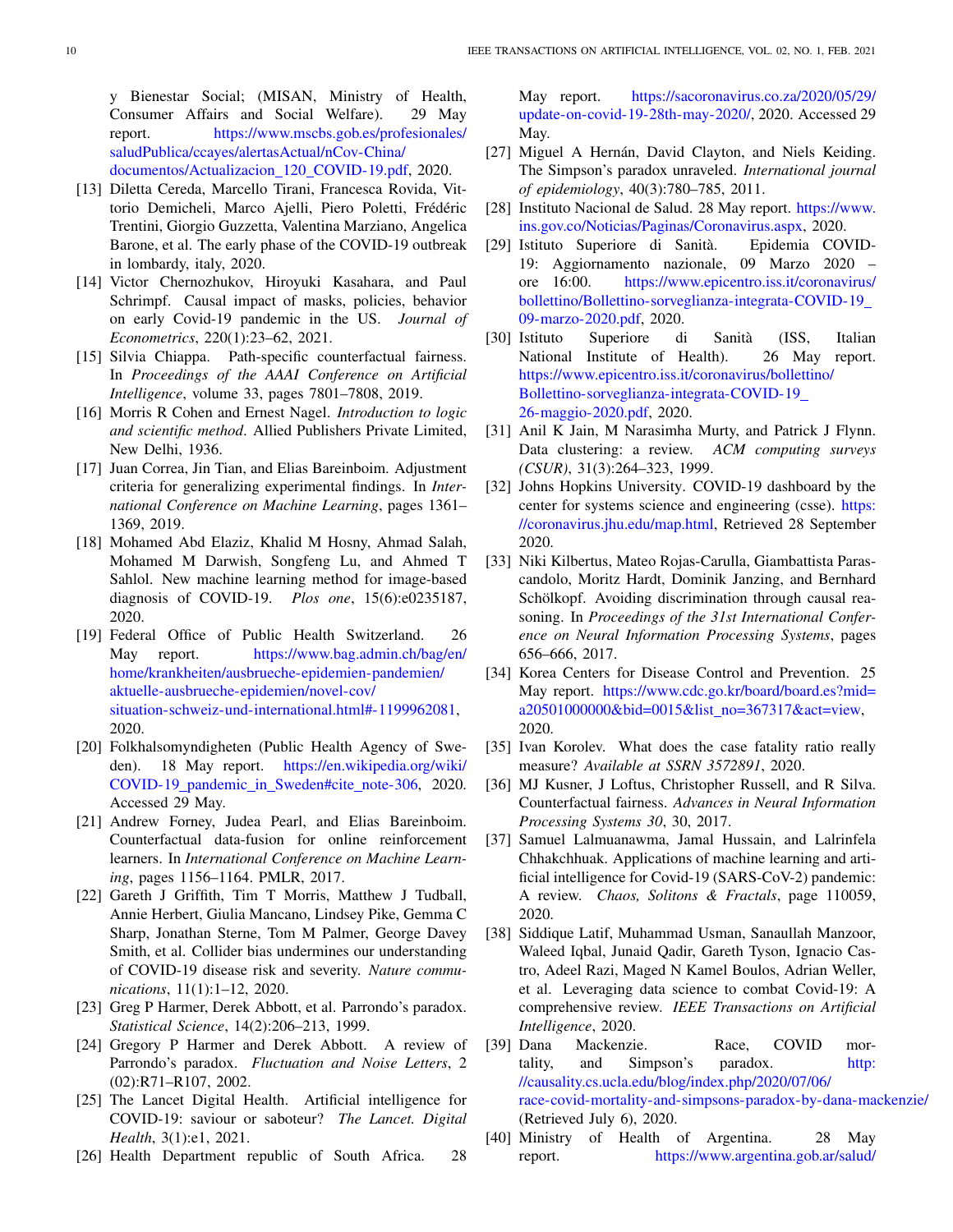[coronavirus-COVID-19/sala-situacion,](https://www.argentina.gob.ar/salud/coronavirus-COVID-19/sala-situacion) 2020. Accessed 29 May.

- <span id="page-10-2"></span>[41] Joël Mossong, Niel Hens, Mark Jit, Philippe Beutels, Kari Auranen, Rafael Mikolajczyk, Marco Massari, Stefania Salmaso, Gianpaolo Scalia Tomba, Jacco Wallinga, et al. Social contacts and mixing patterns relevant to the spread of infectious diseases. *PLoS Medicine*, 5(3), 2008.
- <span id="page-10-16"></span>[42] Eric Neufeld. Simpson's paradox in artificial intelligence and in real life. *Computational intelligence*, 11(1):1–10, 1995.
- <span id="page-10-17"></span>[43] Melvin R. Novick. The centrality of lord's paradox and exchangeability for all statistical inference. *Principals of modern psychological measurement: A festschrift for Frederic M. Lord*, page 41, 1983.
- <span id="page-10-20"></span>[44] Edison Ong, Mei U Wong, Anthony Huffman, and Yongqun He. COVID-19 coronavirus vaccine design using reverse vaccinology and machine learning. *Frontiers in immunology*, 11:1581, 2020.
- <span id="page-10-9"></span>[45] Judea Pearl. Direct and indirect effects. In *Proceedings of the Seventeenth conference on Uncertainty in artificial intelligence*, pages 411–420, 2001.
- <span id="page-10-7"></span>[46] Judea Pearl. *Causality*. Cambridge University Press, 2009.
- <span id="page-10-4"></span>[47] Judea Pearl. Understanding Simpson's paradox. *Available at SSRN 2343788*, 2013.
- <span id="page-10-5"></span>[48] Judea Pearl. Comment: understanding simpson's paradox. *The American Statistician*, 68(1):8–13, 2014.
- <span id="page-10-11"></span>[49] Judea Pearl and Dana Mackenzie. *The book of why: the new science of cause and effect*. Basic Books, 2018.
- <span id="page-10-22"></span>[50] Judea Pearl, Elias Bareinboim, et al. External validity: From do-calculus to transportability across populations. *Statistical Science*, 29(4):579–595, 2014.
- <span id="page-10-25"></span>[51] Javier Perez-Saez, Stephen A Lauer, Laurent Kaiser, Simon Regard, Elisabeth Delaporte, Idris Guessous, Silvia Stringhini, Andrew S Azman, Serocov-POP Study Group, et al. Serology-informed estimates of SARS-COV-2 infection fatality risk in geneva, switzerland. *medRxiv*, 2020.
- <span id="page-10-10"></span>[52] Jonas Peters, Dominik Janzing, and Bernhard Schölkopf. *Elements of causal inference: foundations and learning algorithms*. MIT Press, 2017.
- <span id="page-10-24"></span>[53] Piero Poletti, Marcello Tirani, Danilo Cereda, Filippo Trentini, Giorgio Guzzetta, Valentina Marziano, Sabrina Buoro, Simona Riboli, Lucia Crottogini, Raffaella Piccarreta, et al. Age-specific SARS-CoV-2 infection fatality ratio and associated risk factors, Italy, February to April 2020. *Eurosurveillance*, 25(31):2001383, 2020.
- <span id="page-10-3"></span>[54] Kiesha Prem, Yang Liu, Timothy W Russell, Adam J Kucharski, Rosalind M Eggo, Nicholas Davies, Stefan Flasche, Samuel Clifford, Carl AB Pearson, James D Munday, et al. The effect of control strategies to reduce social mixing on outcomes of the COVID-19 epidemic in wuhan, china: a modelling study. *The Lancet Public Health*, 2020.
- <span id="page-10-13"></span>[55] Dimple D Rajgor, Meng Har Lee, Sophia Archuleta, Natasha Bagdasarian, and Swee Chye Quek. The many estimates of the COVID-19 case fatality rate. *The Lancet Infectious Diseases*, 2020.
- <span id="page-10-6"></span>[56] Hans Reichenbach. *The Direction of Time*. University of California Press, Berkeley, CA, 1956.
- <span id="page-10-26"></span>[57] Rijksinstituut voor Volksgezondheid en Milieu. 28 May report. [https://www.rivm.nl/documenten/](https://www.rivm.nl/documenten/epidemiologische-situatie-covid-19-in-nederland-28-mei-2020) [epidemiologische-situatie-covid-19-in-nederland-28-mei-2020,](https://www.rivm.nl/documenten/epidemiologische-situatie-covid-19-in-nederland-28-mei-2020) 2020.
- <span id="page-10-14"></span>[58] Gianluca Rinaldi and Matteo Paradisi. An empirical estimate of the infection fatality rate of COVID-19 from the first italian outbreak. *medRxiv*, 2020.
- <span id="page-10-12"></span>[59] Timothy W Russell, Joel Hellewell, Christopher I Jarvis, Kevin Van Zandvoort, Sam Abbott, Ruwan Ratnayake, Stefan Flasche, Rosalind M Eggo, W John Edmunds, Adam J Kucharski, et al. Estimating the infection and case fatality ratio for coronavirus disease (COVID-19) using age-adjusted data from the outbreak on the Diamond Princess cruise ship, February 2020. *Eurosurveillance*, 25(12):2000256, 2020.
- <span id="page-10-23"></span>[60] B Schölkopf, D Janzing, J Peters, E Sgouritsa, K Zhang, and J Mooij. On causal and anticausal learning. In *29th International Conference on Machine Learning (ICML 2012)*, pages 1255–1262. International Machine Learning Society, 2012.
- <span id="page-10-19"></span>[61] Patrick Schwab, Arash Mehrjou, Sonali Parbhoo, Leo Anthony Celi, Jürgen Hetzel, Markus Hofer, Bernhard Schölkopf, and Stefan Bauer. Real-time prediction of COVID-19 related mortality using electronic health records. *Nature Communications*, 12(1):1–16, 2021.
- <span id="page-10-27"></span>[62] Servico Nacional de Saude Republica Portuguesa. 28 May report. [https://covid19.min-saude.pt/wp-content/](https://covid19.min-saude.pt/wp-content/uploads/2020/05/87_DGS_boletim_20200528.pdf) [uploads/2020/05/87](https://covid19.min-saude.pt/wp-content/uploads/2020/05/87_DGS_boletim_20200528.pdf) DGS boletim 20200528.pdf, 2020.
- <span id="page-10-1"></span>[63] Edward H Simpson. The interpretation of interaction in contingency tables. *Journal of the Royal Statistical Society: Series B (Methodological)*, 13(2):238–241, 1951.
- <span id="page-10-18"></span>[64] Andrew AS Soltan, Samaneh Kouchaki, Tingting Zhu, Dani Kiyasseh, Thomas Taylor, Zaamin B Hussain, Tim Peto, Andrew J Brent, David W Eyre, and David A Clifton. Rapid triage for COVID-19 using routine clinical data for patients attending hospital: development and prospective validation of an artificial intelligence screening test. *The Lancet Digital Health*, 2020.
- <span id="page-10-21"></span>[65] Mihaela van der Schaar, Ahmed M Alaa, Andres Floto, Alexander Gimson, Stefan Scholtes, Angela Wood, Eoin McKinney, Daniel Jarrett, Pietro Lio, and Ari Ercole. How artificial intelligence and machine learning can help healthcare systems respond to COVID-19. *Machine Learning*, 110(1):1–14, 2021.
- <span id="page-10-15"></span>[66] Robert Verity, Lucy C Okell, Ilaria Dorigatti, Peter Winskill, Charles Whittaker, Natsuko Imai, Gina Cuomo-Dannenburg, Hayley Thompson, Patrick GT Walker, Han Fu, et al. Estimates of the severity of coronavirus disease 2019: a model-based analysis. *The Lancet infectious diseases*, 2020.
- <span id="page-10-8"></span>[67] Julius von Kügelgen, Luigi Gresele, and Bernhard Schölkopf. Simpson's paradox in Covid-19 case fatality rates: a mediation analysis of age-related causal effects. *arXiv preprint arXiv:2005.07180v1*, 14 May 2020.
- <span id="page-10-0"></span>[68] WHO. Statement on the second meeting of the International Health Regulations (2005) Emergency Commit-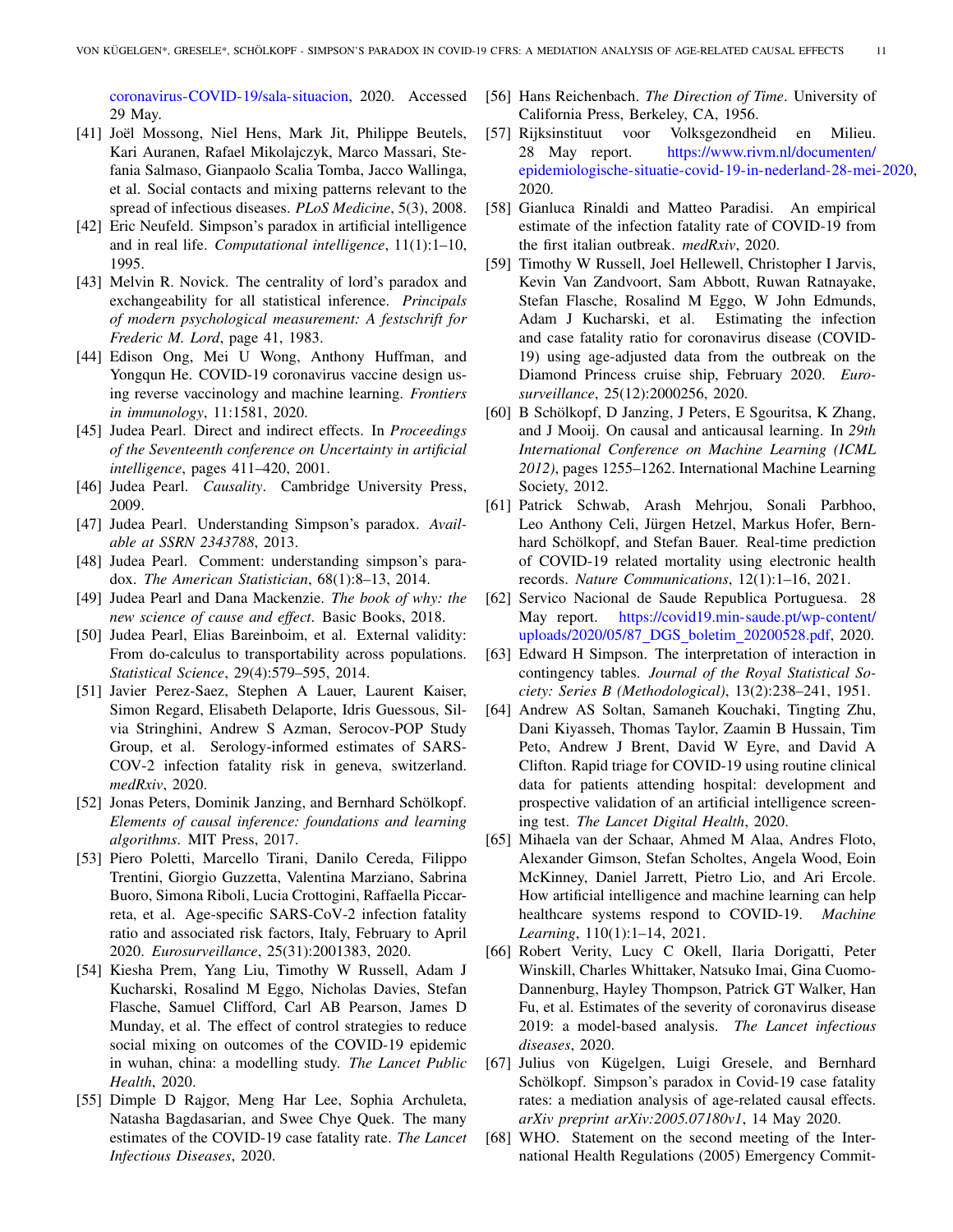tee regarding the outbreak of novel coronavirus (2019 nCoV), 2020.

- <span id="page-11-2"></span>[69] Yongkai Wu, Lu Zhang, Xintao Wu, and Hanghang Tong. PC-fairness: A unified framework for measuring causality-based fairness. In *Advances in Neural Information Processing Systems 32: Annual Conference on Neural Information Processing Systems 2019, NeurIPS 2019*, 2019.
- <span id="page-11-0"></span>[70] Zunyou Wu and Jennifer M McGoogan. Characteristics of and important lessons from the coronavirus disease 2019 (COVID-19) outbreak in China: summary of a report of 72 314 cases from the Chinese Center for Disease Control and Prevention. *Jama*, 2020.
- <span id="page-11-6"></span>[71] Laure Wynants, Ben Van Calster, Gary S Collins, Richard D Riley, Georg Heinze, Ewoud Schuit, Marc MJ Bonten, Darren L Dahly, Johanna AA Damen, Thomas PA Debray, et al. Prediction models for diagnosis and prognosis of Covid-19: systematic review and critical appraisal. *bmj*, 369, 2020.
- <span id="page-11-4"></span>[72] Chenguang Xu, Sarah Brown, and Christan Grant. Detecting simpson's paradox. In *Florida Artificial Intelligence Research Society Conference*, 2018.
- <span id="page-11-5"></span>[73] Rui Xu and Don Wunsch. *Clustering*, volume 10. John Wiley & Sons, 2008.
- <span id="page-11-1"></span>[74] Juanjuan Zhang, Maria Litvinova, Yuxia Liang, Yan Wang, Wei Wang, Shanlu Zhao, Qianhui Wu, Stefano Merler, Cécile Viboud, Alessandro Vespignani, et al. Changes in contact patterns shape the dynamics of the COVID-19 outbreak in China. *Science*, 2020.
- <span id="page-11-3"></span>[75] Junzhe Zhang and Elias Bareinboim. Fairness in decision-making—the causal explanation formula. In *Proceedings of the AAAI Conference on Artificial Intelligence*, volume 32, 2018.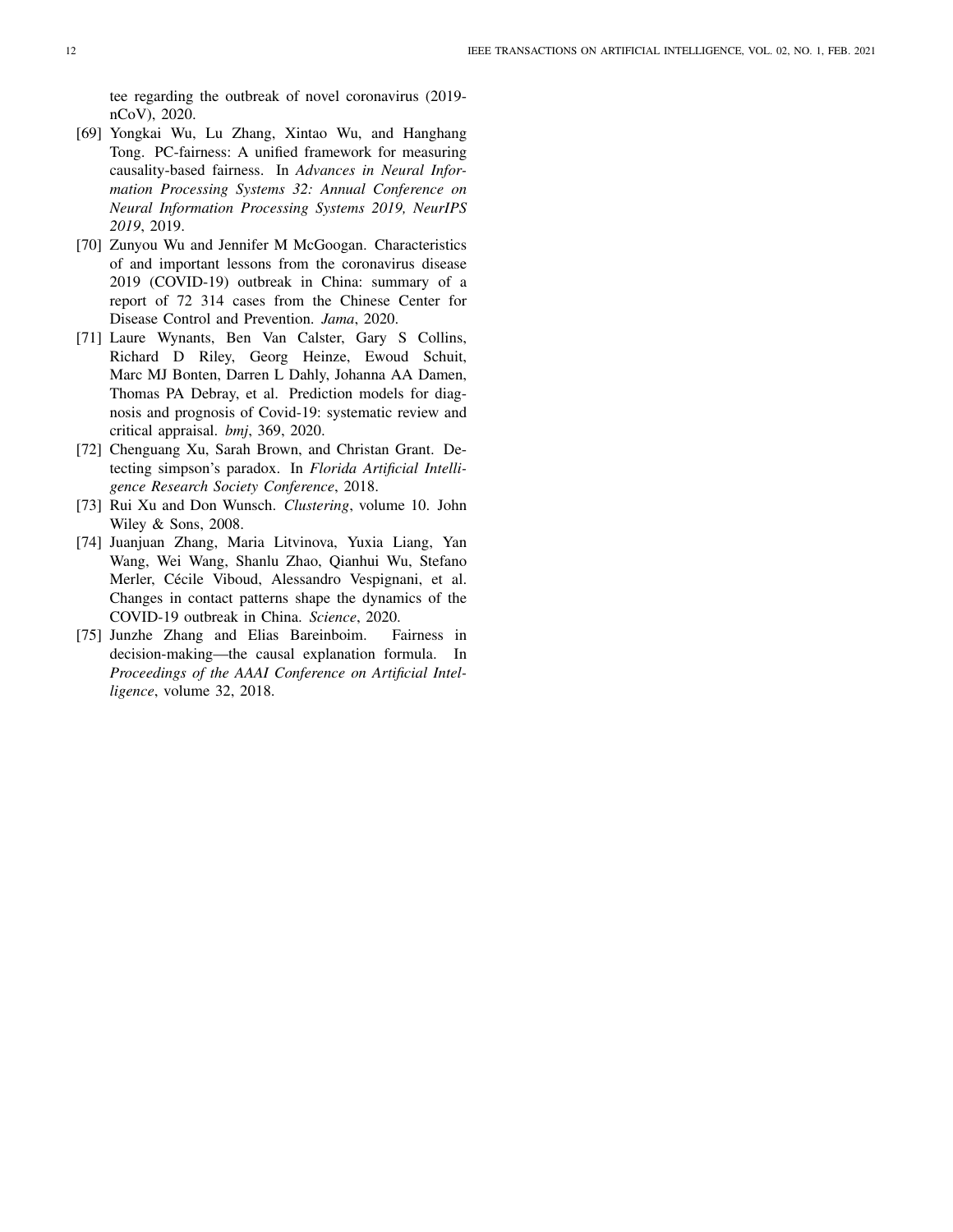#### APPENDIX

## <span id="page-12-0"></span>*A. Additional concepts from mediation analysis*

*1) Experimental (non-)identifiability of direct and indirect effects:* Since the CDE in [\(2\)](#page-3-4) only involves interventional quantities it is in principle *experimentally identifiable*, meaning that it can be determined through an experimental study in which both the treatment and the mediator are randomised, thus providing valid estimates of  $P(Y|do(T = t, X = x))$ .

In contrast, NDE and NIE are, *in general* (i.e., without further assumptions), *not experimentally identifiable* owing to their counterfactual nature. However, under certain conditions such non-confoundedness of mediator and outcome experimental identifiability is obtained.<sup>[7](#page-12-2)</sup> In this case:

$$
NDE_{0\to 1}^{\text{exp}} = \sum_{x} P(X = x | do(T = 0)) \left( \mathbb{E}[Y | do(T = 1, X = x)] - \mathbb{E}[Y | do(T = 0, X = x)] \right),
$$
  
\n
$$
NIE_{0\to 1}^{\text{exp}} = \sum_{x} \left( P(X = x | do(T = 1)) - P(X = x | do(T = 0)) \right) \mathbb{E}[Y | do(T = 0, X = x)] .
$$

Note that even then, identifying natural effects requires combining results from two different experimental settings: one where both mediator and treatment are randomised, and a second in which treatment is randomised and the mediator observed. This again highlights the hypothetical nature of NDE and NIE and explains why they—unlike TCE and CDE—cannot simply be read off from a table like Table [III,](#page-16-1) even when causal sufficiency is assumed.

*2) Subtractivity principle:* There exists a general formula relating TCE, NDE, and NIE known as the *subtractivity principle* that follows from their definitions and holds without restrictions on the type of model [\[45\]](#page-10-9):

 $TCE_{0\to 1} = NDE_{0\to 1} - NIE_{1\to 0} = NIE_{0\to 1} - NDE_{1\to 0}.$ 

#### <span id="page-12-1"></span>*B. Example calculations for* TCE*,* CDE*,* NDE *and* NIE

*1)* TCE: To address  $Q_{\text{TCE}}$  in our example we need to compute

<span id="page-12-3"></span>
$$
TCE_{\text{China}\to\text{Italy}} = \mathbb{E}[M|do(C = \text{Italy})] - \mathbb{E}[M|do(C = \text{China})]. \tag{9}
$$

From the assumed causal graph and causal sufficiency, it follows that for our setting  $P(A|do(C)) = P(A|C)$  and  $P(M|do(A, C)) = P(M|A, C)$ . We can thus compute [\(9\)](#page-12-3) as

$$
\text{TCE}_{\text{China}\to\text{Italy}} = \sum_{a} \left[ P_{M|A,C}(1|a,\text{Italy}) P_{A|C}(a|\text{Italy}) - P_{M|A,C}(1|a,\text{China}) P_{A|C}(a|\text{China}) \right]
$$

$$
\approx 2.2\%.
$$

Note that this corresponds to the difference of total CFRs reported in the last column of Table [III.](#page-16-1) This means that the difference of total CFRs indeed constitutes a causal effect, and changing country from China to Italy would lead to an overall increase in CFR of  $\approx 2.2\%$  (given the data in Table [III](#page-16-1) and subject to our modelling assumptions).

2) CDE: To address  $Q_{CDE(a)}$  in our example, we need to compute

$$
\begin{aligned} \text{CDE}_{\text{China}\to\text{Italy}}(a) &= \mathbb{E}[M|do(C = \text{Italy}, A = a)] - \mathbb{E}[M|do(C = \text{China}, A = a)] \\ &= P(M = 1|do(C = \text{Italy}, A = a)) - P(M = 1|do(C = \text{China}, A = a)) \\ &= P(M = 1|C = \text{Italy}, A = a) - P(M = 1|C = \text{China}, A = a). \end{aligned}
$$

This corresponds to the difference between CFRs across the two countries within a particular age group, i.e., the difference of two CFRs within a particular column of Table [III.](#page-16-1) Hence, the answer to  $Q_{\text{CDE}(50-59)}$  is that for this age group it is safer to switch country to Italy with a resulting change in CFR of  $\approx 0.2\% - 1.3\% = -1.1\%$ . (Bear in mind that this calculation is based on Italian data from beginning of March.)

*3*) NDE: Applying our assumptions, in particular causal sufficiency, we can calculate the NDE to answer  $Q_{\text{NDE}}$  for our running example as follows,

$$
NDE_{\text{China}\to\text{Italy}} = \mathbb{E}[M_{A(\text{China})}|do(C = \text{Italy})] - \mathbb{E}[M_{A(\text{China})}|do(C = \text{China})]
$$
  
\n
$$
= \sum_{a} P_{A|do(C)}(a|do(\text{China})) [P_{M|do(A,C)}(1|do(a,\text{Italy})) - P_{M|do(A,C)}(1|do(a,\text{China}))]
$$
  
\n
$$
= \sum_{a} P_{A|C}(a|\text{China}) [P_{M|A,C}(1|a,\text{Italy}) - P_{M|A,C}(1|a,\text{China})]
$$
  
\n
$$
= \mathbb{E}_{A|C=\text{China}} [\text{CDE}_{\text{China}\to\text{Italy}}(A)] \approx -0.8\%.
$$

<span id="page-12-2"></span> ${}^{7}A$  more general criterion is the existence of a set of covariates W, non-descendants of T and X, which satisfy the graphical d-separation criterion  $(Y \perp X|W)_{G_{TX}}$ , see [\[45,](#page-10-9) Thms. 1&4] for details.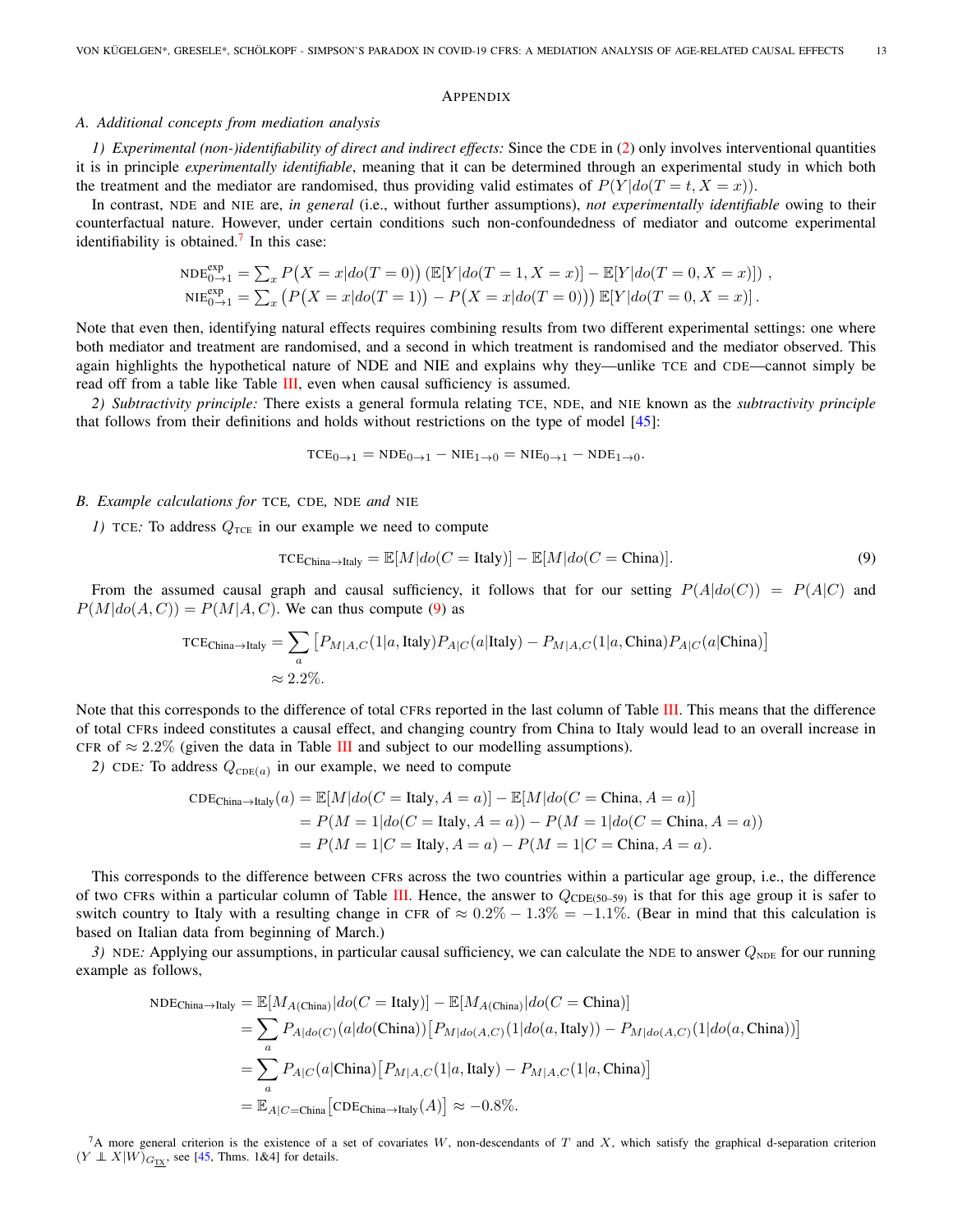We thus find that when we only consider the Chinese case demographic, using the Italian approach (i.e., the CFRs for Italy from Table [III\)](#page-16-1) would lead to a reduction in total CFR of  $\approx 0.8\%$ , consistent with our observation from [§II](#page-1-0) that CFRs were lower in Italy for each age group.

Remark 1. *As is apparent from the last line of the above calculation, the* NDE *can be interpreted as an expected* CDE *w.r.t. a particular (counterfactual) distribution of the mediator. Here, due to our assumption of causal sufficiency the expectation is taken w.r.t. the conditional distribution of* A *in the control group (China).*

Remark 2. *Taking the previous remark about* NDE *as the expected* CDE *within the control group one step further, we can, of course, also consider expected* CDE*s w.r.t. other distributions describing a target-population we want to reason about. For example, a third country, say Spain, may be considering whether to adopt the Chinese or Italian approach given its own case demographic. In this case, we would be interested in the following quantity.*

$$
\mathbb{E}_{A|C=Span}[\text{CDE}_{China \to Italy}(A)] = \sum_{a} P_{A|C}(a|{\text{Spin}}) \text{CDE}_{China \to Italy}(a)
$$

*4)* NIE: Again, using causal sufficiency, we can calculate the NIE to answer  $Q_{\text{NIE}}$  for our example as follows,

$$
\begin{split} \text{NIE}_{\text{China}\to\text{Italy}} &= \mathbb{E}[M_{A=A_{\text{Italy}}}|do(C=\text{China})] - \mathbb{E}[M_{A=A_{\text{China}}}|do(C=\text{China})] \\ &= \sum_{a} \left[ P_{A|do(C)}(a|do(\text{Italy})) - P_{A|do(C)}(a|do(\text{China})) \right] P_{M|do(A,C)}(1|do(a,\text{China})) \\ &= \sum_{a} \left[ P_{A|C}(a|\text{Italy}) - P_{A|C}(a|\text{China}) \right] P_{M|A,C}(1|a,\text{China}) \\ &\approx 3.3\% \end{split}
$$

We thus find that changing only the case demographic to that from Italy would lead to a substantial increase in total CFR in China of about 3.3%. Notably, the NIE is of the opposite sign of the NDE suggesting that indirect and direct effects are counteracting in our example as the reader may have expected from [§II:](#page-1-0) despite the lower CFRs in each age group (leading to a negative NDE) the total CFR is larger in Italy due to the higher age of positively-tested patients (leading to a positive NIE).

*5) Substractivity-principle:* In our running example we find that

$$
\text{TCE}_{\text{China} \rightarrow \text{Italy}} = 2.2\% \neq -0.8\% + 3.3\% = \text{NDE}_{\text{China} \rightarrow \text{Italy}} + \text{NIE}_{\text{China} \rightarrow \text{Italy}}
$$

indicating that some level of moderation or interaction is present.

#### <span id="page-13-0"></span>*C. Case Fatality Rate (*CFR*) vs Infection Fatality Rate (*IFR*)*

As discussed in [§VI,](#page-6-0) the number of confirmed cases (i.e., the denominator in the CFR) in any given country strongly depends on the testing strategy the country implements, and could be affected by multiple sources of selection bias. This can potentially limit the scope of conclusions drawn based on the reported CFRs.

An alternative measure is the *Infection Fatality Rate* (IFR), which represents the proportion of fatalities among all infected individuals—including all asymptomatic and undiagnosed subjects. Due to limited testing capacity, testing randomly selected subpopulations (irrespective of symptoms) to get an accurate picture of the number of true infections is usually infeasible—at least during early stages of a pandemic. Consequently, the IFRneeds to be estimated, which can be difficult as it relies on elusive and often unobserved quantities. Under suitable assumptions and with additional data and epidimiological background knowledge, however, it may be inferred using a model-based approach [\[58,](#page-10-14) [66\]](#page-10-15). Additionally, in some cases it can be estimated from large scale serological surveys. We will briefly describe these two approaches in [C1](#page-13-1) and [C2](#page-14-0)

As a first remark, we note that IFR data suitable for a large scale study involving a comparison between multiple different countries and at different points in time as presented in this paper is difficult to find; model-based estimation could on the other hand be incorporated in our framework, as we detail below, but it is subject to assumptions which might in some cases be questionable.

We additionally want to stress that the causal model we propose in this work, and specifically in [§III,](#page-1-1) could be applied to CFR and IFR data alike: crucially, even if it were possible to perfectly estimate IFRs, causal modeling would still be required for its interpretation [\[35\]](#page-9-19), and mediation analysis would still provide a useful tool for comparing different countries based on that measure and separating and quantifying age-mediated and non-age-related contributions, similarly to what we have shown in this work for CFRs.

<span id="page-13-1"></span>*1) Model-based estimation of the Infection Fatality Rate:* [\[66\]](#page-10-15) proposed a model-based approach to correct the reported CFRs by combining different adjustments to obtain an estimate of the IFR. They performed such estimation for the case of Wuhan, China, which we summarise below.

The first step is an estimation of the interval between the onset of symptoms and death (or discharge from hospital) for infected patients. This is obtained with a combination of observational data (where available) and model-based imputation of the onset of symptoms of hospitalized patients. Note that in estimating time intervals between symptom onset and outcome, it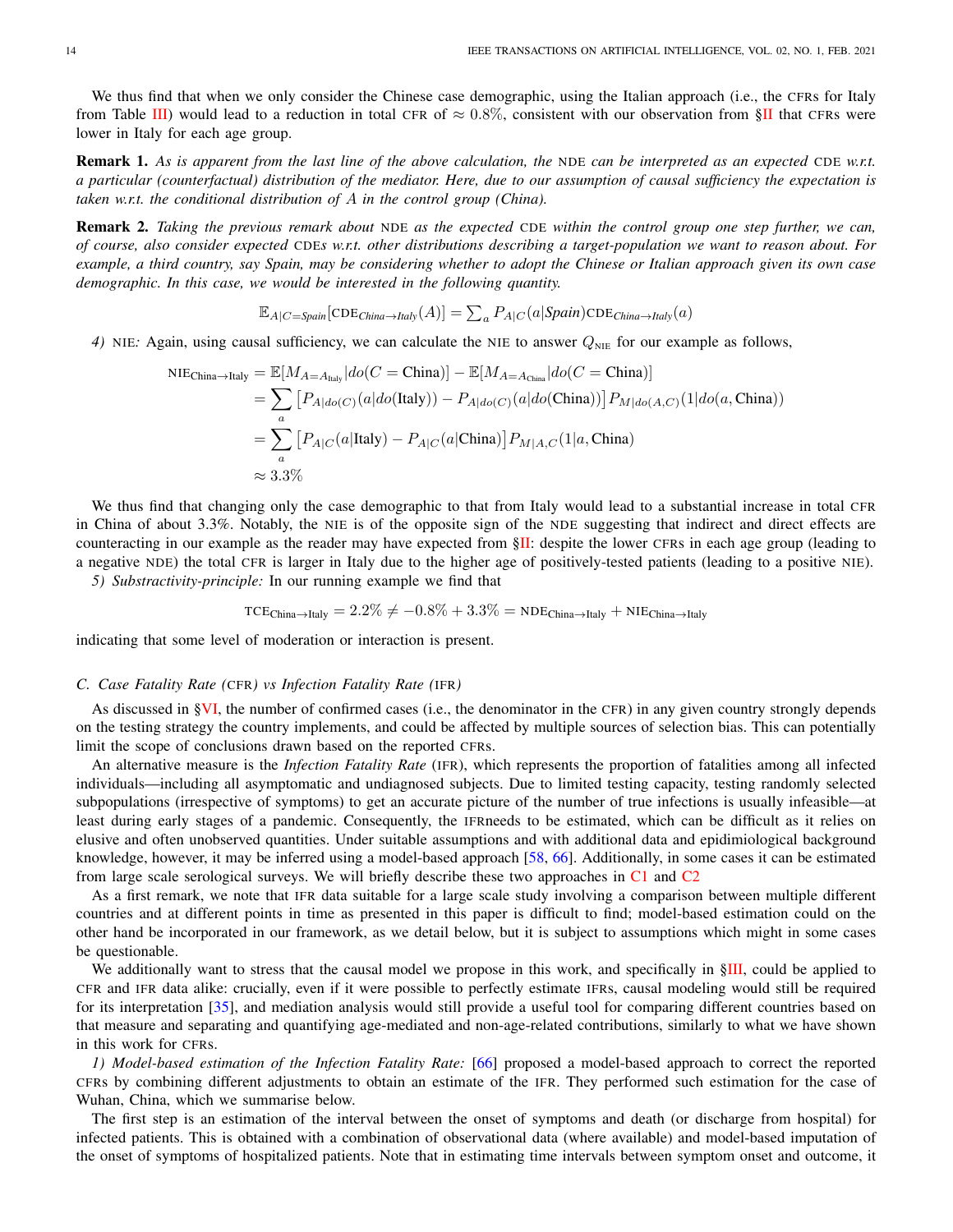was necessary to account for the fact that, during a growing epidemic, a higher proportion of the cases will have been infected recently, thereby requiring an adjustment for the epidemic growth.

The reported CFRs are then corrected based on the population demographic, by assuming that the *attack rate* — the proportion of people who become ill with a disease in a population initially free of the disease — is homogeneous across the different age groups. Under this assumption, the demographic distribution of cases by age across each location should broadly match the demography of the populations in Wuhan and across the rest of China—note that this assumption might become problematic when inter-generational mixing patterns are not homogeneous across age ranges, thus favoring the spreading of the disease within specific age ranges [\[9\]](#page-8-10). By further assuming complete ascertainment in the age-group where the attack rate is highest— -that of the 50–59 year olds in this example—the authors can then adjust cases in the other age groups to produce identical attack rates. Further underreporting of positive cases is estimated based on data of international residents who were repatriated from Wuhan.

A statistical model is proposed to jointly fit the age-stratified adjusted case-fatality ratio, the onset-to-death distribution and the true underlying number of cases within Wuhan and other areas of mainland China. The IFR is then estimated based on these quantities.

Beyond the details and specific modeling choices operated by [\[66\]](#page-10-15), we remark that this model-based estimation can be simply integrated within our causal investigation, by substituting the the reported number of cases used for CFRs by the estimated number of infections under the specified model to obtain IFRs.

To additionally address the concern that official death counts could also be underestimated in some cases, [\[58\]](#page-10-14) collected demographic and death records data from the Italian Institute of Statistics; focusing on the area in Italy that experienced the initial outbreak of COVID-19, they estimated a Bayesian model fitting age-stratified mortality data from 2020 and previous years. This allowed them to build more reliable estimates of the total death count.

<span id="page-14-0"></span>*2) Estimation based on seroprevalence surveys:* In some cases, testing and seroprevalence surveys involving the vast majority of the population of a given region can also provide reliable estimates of the IFR. One such case which we already reported and extensively discussed in [§VI](#page-6-0) is that of the cruising ship *Diamond Princess* [\[59\]](#page-10-12), where almost all passengers where tested, and, as a consequence, there is essentially no difference between the reported CFR and IFR.

[\[53\]](#page-10-24) present an estimation of IFRin Lombardy, Italy, based on cases identified via contact tracing between February and April 2020, additionally complementing these data with the results of a serological survey started on the 16th of April 2020. A similar serology-informed study was conducted in Geneva, Switzerland [\[51\]](#page-10-25). Note that different age stratification in [\[51\]](#page-10-25) and [\[53\]](#page-10-24) makes a direct comparison tricky, a problem we already encountered for CFR data, see footnote 4 in [§V.](#page-4-0)

*3)* IFR *in Lombardy before and after the 16th of March, 2020:* For completeness, we report an example computation of the different causal effects discussed in the paper with IFR data from Lombardy, Italy, based on [\[53\]](#page-10-24), as discussed above. This data is shown in Table [II.](#page-15-0) [I](#page-14-1)n Table I we report the TCE, NDE, and NIE computed assuming data from pre-16th of March Lombardy as a baseline and post-16th of March as a treatment. Note that by the nature of the IFR, the number of fatalities and infections included in these two periods are mutually exclusive, so that double counting is not an issue.

We find that the TCE is negative, reflecting a lower IFR after the 16th of March. Moreover, the NDE is also negative, which seems to suggest that the change in *approach* would be beneficial, while the NIE is positive, reflecting a slight shift towards a less favourable infection demographic after the 16th of March.

Overall, these results might reflect an improvement of the doctors' ability to treat the disease over time as more and more experience regarding the virus was being gathered. The observed trend might also be related to the already mentioned overload of the Italian healthcare system [\[2\]](#page-8-0) in the early phase of the epidemic. However, due to different time-delay effects in the IFR and CFR, it is possible that the infection peak differs among these two measures. Furthermore, this regional data is not directly comparable to the nation-wide data presented in  $\S V$ : while Lombardy has probably been one of the main drivers of the evolution of the epidemic in Italy, since it was one of the hardest hit regions [\[13\]](#page-9-20), the aggregated national data also reflects the dynamics of different regions where infection peaks might have been attained at a later time. In general, we stress that the comparison of these two metrics is thus highly nontrivial and requires incorporating additional knowledge on the dynamics of the epidemic.

<span id="page-14-1"></span>TABLE I: Data from Lombardy [\[53\]](#page-10-24); causal effects when switching from before to after the 16th of March. The baseline is based data from before 16th of March, while the treatment consists of data from after 16th of March.

| TCE       | <b>NDE</b> | <b>NIE</b> |
|-----------|------------|------------|
| $-1.63\%$ | $-1.57\%$  | $0.18\%$   |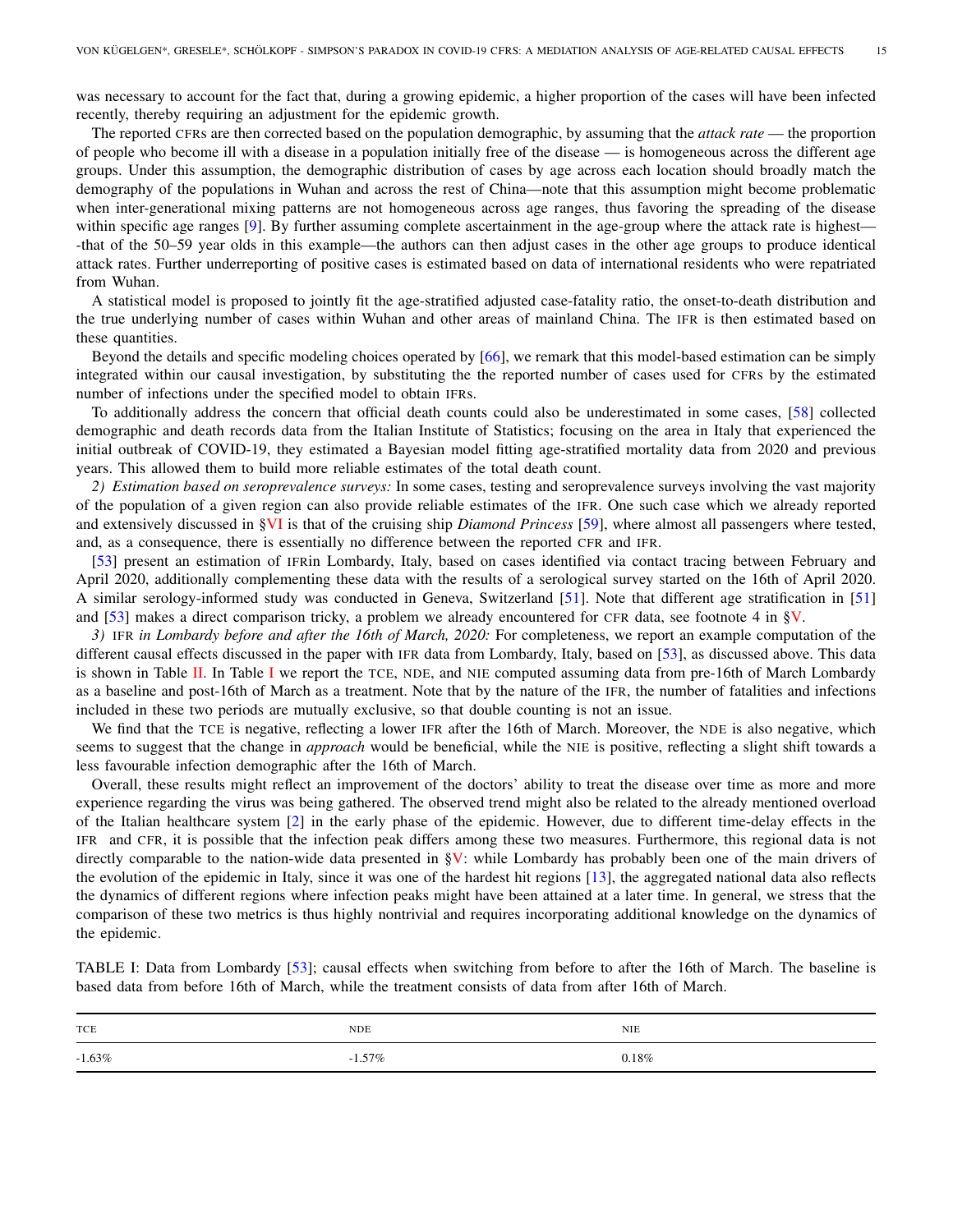TABLE II: Infection fatality rates in Lombardy.

<span id="page-15-0"></span>

| Age                                  | 0–19            | $20 - 49$       | $50 - 59$        | $60 - 69$        | $70 - 79$         | > 80               |
|--------------------------------------|-----------------|-----------------|------------------|------------------|-------------------|--------------------|
| Overall $(n=5,484)$                  | $0.0\%$ (0/304) | $0.0\%$ (0/885) | $0.46\%$ (3/648) | 1.42% (7/494)    | $6.87\%$ (23/335) | $18.35\%$ (29/158) |
| Before the 16 March 2020 $(n=2,696)$ | $0.0\%$ (0/114) | $0.0\%$ (0/438) | $0.56\%$ (2/354) | $1.54\%$ (4/259) | $7.94\%$ (15/189) | $30.43\%$ (21/69)  |
| After the 16 March 2020 $(n=2,721)$  | $0.0\%$ (0/188) | $0.0\%$ (0/431) | $0.35\%$ (1/283) | $0.88\%$ (2/227) | $5.59\%$ (8/143)  | $8.14\%$ (7/86)    |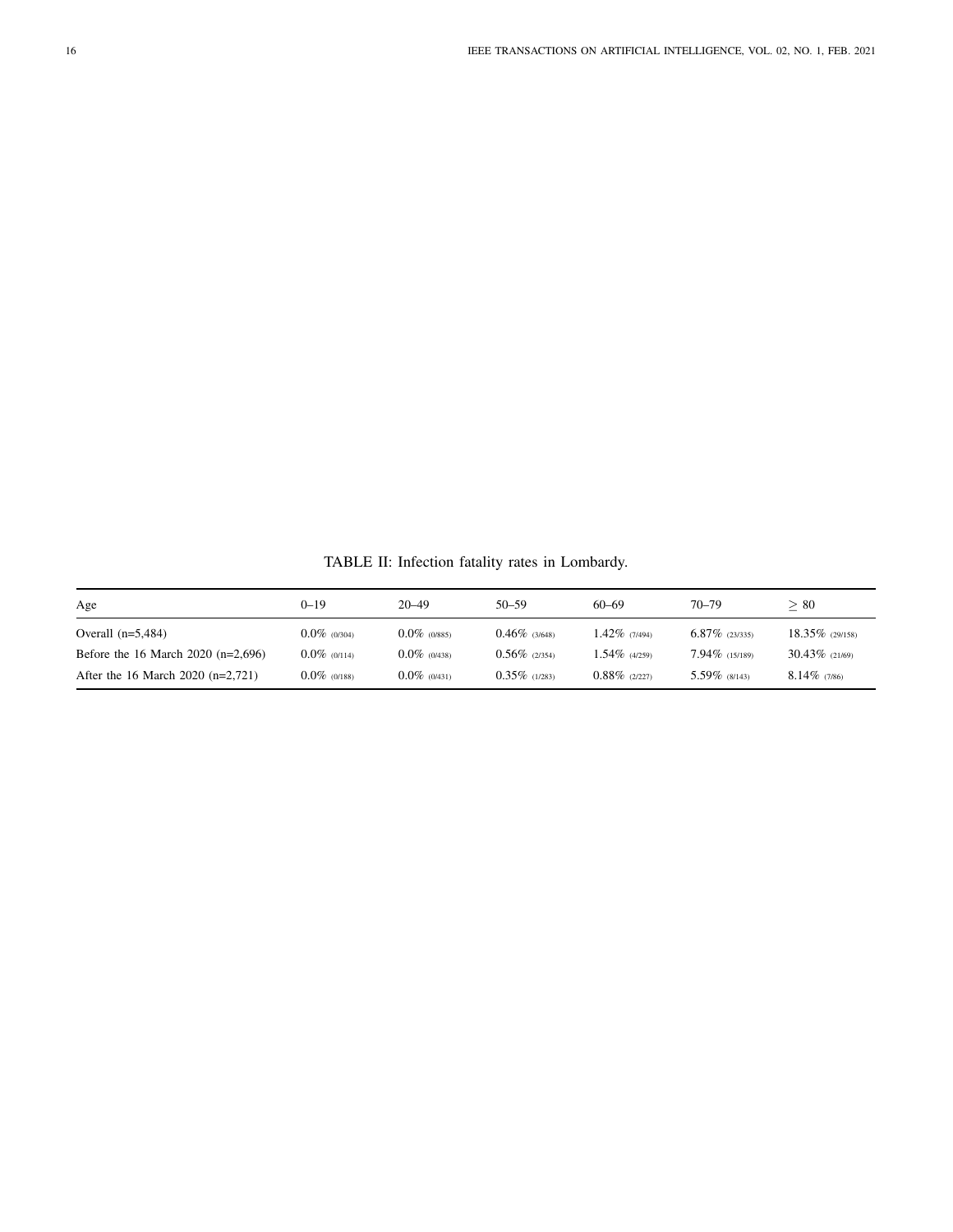<span id="page-16-4"></span>

Fig. 7: Visualisation of the data from Tables [IV](#page-16-2) and [V](#page-16-3) for the demographic comparison of China and Italy. (a) Demographic of the general population in the two countries (c.f. Fig. [1\)](#page-1-2). (b) Ratios (Italy / China) of the proportion of confirmed cases by age group (shown in dashed green) and the proportion of the general population within each age group from Table  $V$  (shown in solid red).

#### <span id="page-16-0"></span>*D. Further material on the comparison China vs. Italy*

In this Appendix, we provide additional details on the comparison of Italy and China that gives rise to the instance of Simpson's paradox in [§II](#page-1-0) and that was further investigated with a longitudinal approach in Fig. [3.](#page-5-0) Tables [III,](#page-16-1) [IV,](#page-16-2) and [V](#page-16-3) show the CFRs, case demographic, and demographic of the general population for the two countries, respectively. The relationship between case demographic and demographic of the general population is further investigated and visualised in Fig. [7.](#page-16-4) Fig. [8](#page-17-0) shows the temporal evolution of age-specific CFRs and case demographic for the longitudinal data from Italy used in Fig. [3.](#page-5-0)

<span id="page-16-1"></span>TABLE III: Exact numbers for the comparison of case fatality rates (CFRs) by age group for Italy and China shown in Fig. [1.](#page-1-2) Absolute numbers of fatalities/confirmed cases are shown in brackets below. Lower CFRs are highlighted in bold face. Sources: [\[70\]](#page-11-0) and [\[29\]](#page-9-1).

| Age   | $_{0-9}$       | $10 - 19$       | $20 - 29$          | $30 - 39$             | $40 - 49$           | $50 - 59$              | $60 - 69$              | $70 - 79$               | >80                      | Total                     |
|-------|----------------|-----------------|--------------------|-----------------------|---------------------|------------------------|------------------------|-------------------------|--------------------------|---------------------------|
| Italy | $0\%$ (0/43)   | $0\%$ (0/85)    | $0\%$ (0/296)      | $0\%$ (0/470)         | $0.1\%$ (1/891)     | $0.2\%$<br>(3/1, 453)  | $2.5\%$<br>(37/1, 471) | $6.4\%$<br>(114/1, 785) | $13.2\%$<br>(202/1, 532) | 4.4%<br>(357/8,026)       |
| China | $0\%$<br>(0/0) | $0.2\%$ (1/549) | 0.2%<br>(7/3, 619) | $0.2\%$<br>(18/7,600) | 0.4%<br>(38/8, 571) | $.3\%$<br>(130/10,008) | 3.6%<br>(309/8, 583)   | $8\%$ (312/3,918)       | 14.8%<br>(208/1, 408)    | $2.3\%$<br>(1,023/44,672) |

<span id="page-16-2"></span>TABLE IV: Proportion of confirmed cases from Table [III](#page-16-1) by age group. This corresponds to the case demographics shown in Fig. [1.](#page-1-2)

| Age   | $0 - 9$ | $10 - 19$ | $20 - 29$ | $30 - 39$ | $40 - 49$ | $50 - 59$ | $60 - 69$ | $70 - 79$ | > 80  |
|-------|---------|-----------|-----------|-----------|-----------|-----------|-----------|-----------|-------|
| Italy | $0.5\%$ | .0%       | $3.5\%$   | 5.6%      | 10.7%     | 17.4%     | 17.7%     | $21.4\%$  | 18.4% |
| China | $0.9\%$ | $.2\%$    | 8.1%      | $17.0\%$  | $19.2\%$  | 22.4%     | $19.2\%$  | 8.8%      | 3.2%  |

TABLE V: Age demographic of the general population for Italy and China.

<span id="page-16-3"></span>

| Age   | $0 - 9$ | $10 - 19$ | $20 - 29$ | $30 - 39$ | $40 - 49$ | $50 - 59$ | $60 - 69$ | $70 - 79$ | > 80    |
|-------|---------|-----------|-----------|-----------|-----------|-----------|-----------|-----------|---------|
| Italy | 8.3%    | $9.5\%$   | $10.1\%$  | 1.6%      | 14.9%     | $15.8\%$  | $12.4\%$  | $10\%$    | $7.5\%$ |
| China | 11.9%   | 11.6%     | $12.9\%$  | 15.9%     | $15\%$    | 15.4%     | 10.5%     | 5%        | 1.8%    |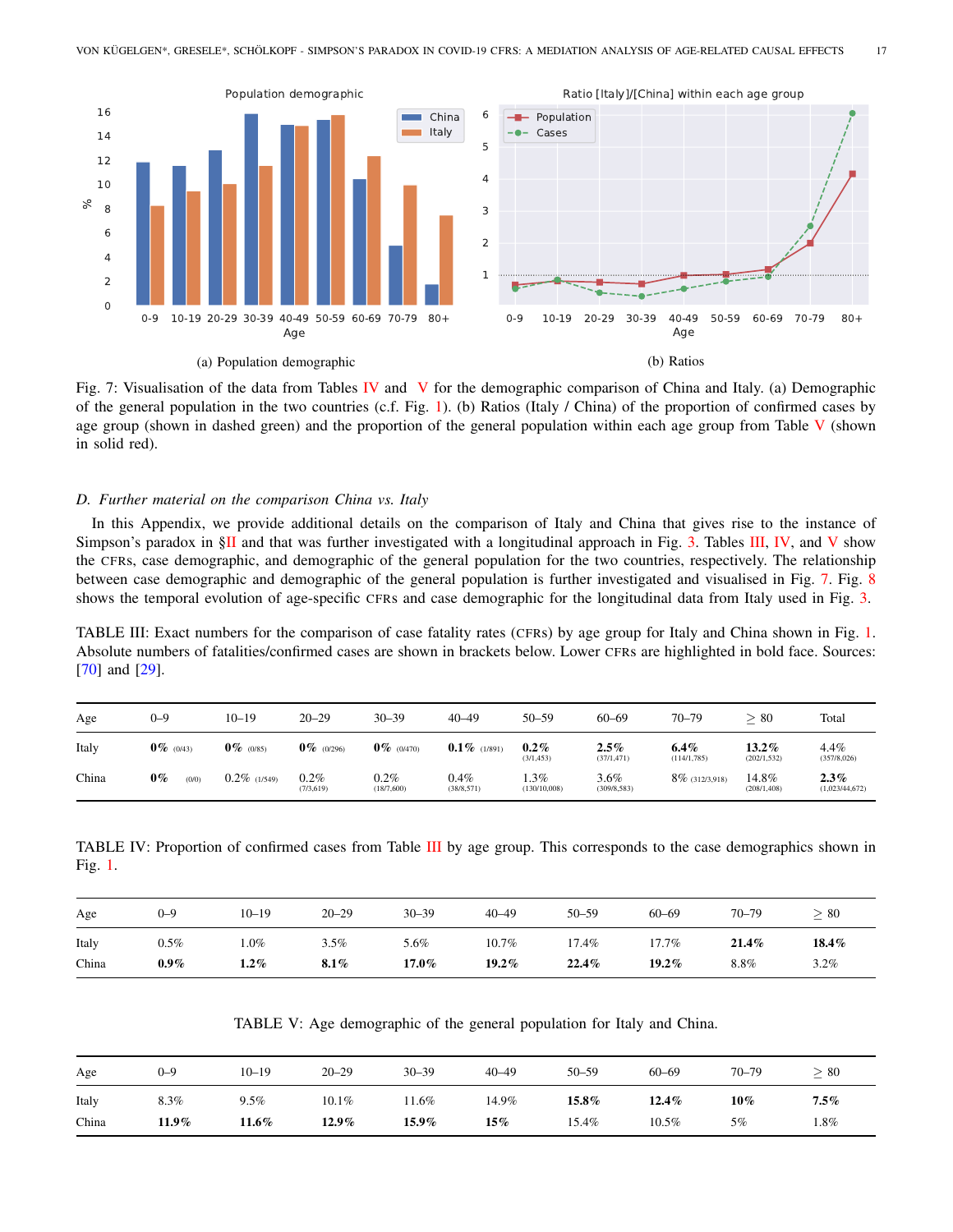<span id="page-17-0"></span>

Case fatality rates (CFRs) by age group

Fig. 8: Different snapshots from Italy show the temporal evolution of CFRs by age group (top) and case demographic (bottom) over the time period for which different causal effects with China as a control country are shown in Fig. [3.](#page-5-0)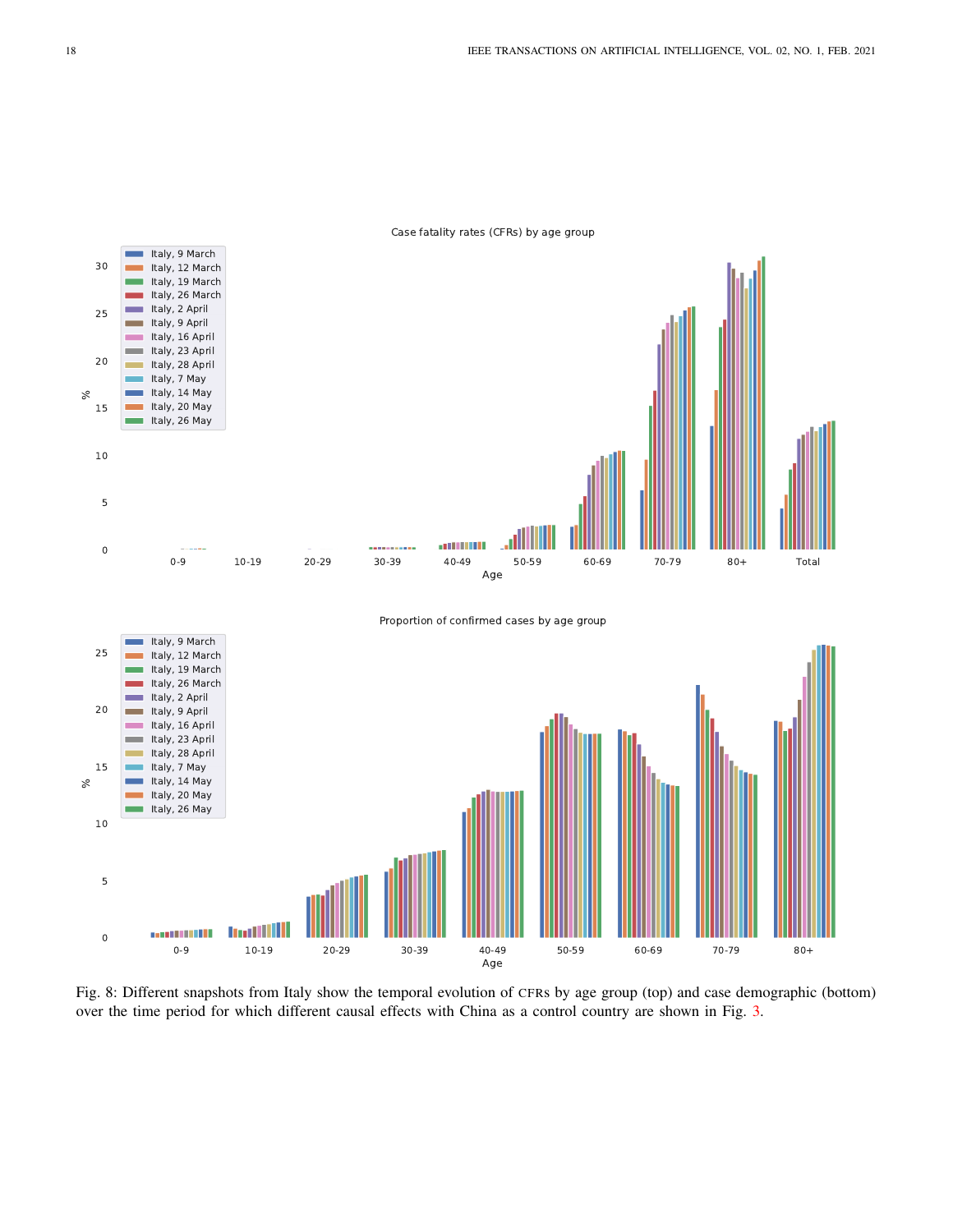#### <span id="page-18-0"></span>*E. Additional results and figures*

*1) Temporal* CFR *data for Spain:* We perform a similar analysis of the temporal evolution of different causal effects of changing country from China to Spain, as done for Italy in  $\gamma$  and Fig. [3.](#page-5-0) The results are shown in Fig. [9.](#page-19-0) Recall that the control China remains fixed throughout so that any changes can be attributed to changes in the Spanish data.

Interestingly, a reversal in the sign of the NDE can also be observed for Spain, taking place around 30 March. This bears similarity to the reversal of NDE observed for Italy. The initial increase in NDE is also reflected in the age-specific CFRs shown in the middle of Fig. [9](#page-19-0) which are initially increasing for most age groups. Unlike Italy, however, NDE and TCE do not increase monotonically, but reach a maximum (over the time period considered) around 23 April and subsequently decrease again. The NIE also appears less constant than for the case of changing country to Italy shown in Fig. [3,](#page-5-0) steadily climbing from initially 2.3% to 3.1% at the end of May (ca. 35% increase).

As a remark of caution, we point out that the total number of fatalities reported by the Spanish ministry in age-stratified form is considerably lower than the number of fatalities reported (without separation into age groups) by different sources such as, e.g., [\[32\]](#page-9-0). This may have different reasons such as, e.g., latency in their reporting of fatalities in general, or of the exact age group of deceased patients specifically. As a result, CFRs from Spain are lower than other sources suggest, and may thus not be very reliable.

*2) Comparison of age-specific* CFR*s and case demographic between different countries:* A visual comparison of CFRs by age group and case demographic (similar to that shown in Fig. [1](#page-1-2) for only China and Italy) for all different countries in our dataset is shown in Fig. [10.](#page-20-0)

*3) TCEs between different countries:* In addition to the pair-wise NDEs and NIEs between the different countries in our dataset, we also show the pair-wise TCEs for completeness in Fig. [11.](#page-21-0) Note that—as opposed to NDE and NIE—the TCE is, by definition, symmetric, i.e.,  $TCE_{0\rightarrow 1} = -TCE_{1\rightarrow 0}$ , as can be seen from Fig. [11.](#page-21-0)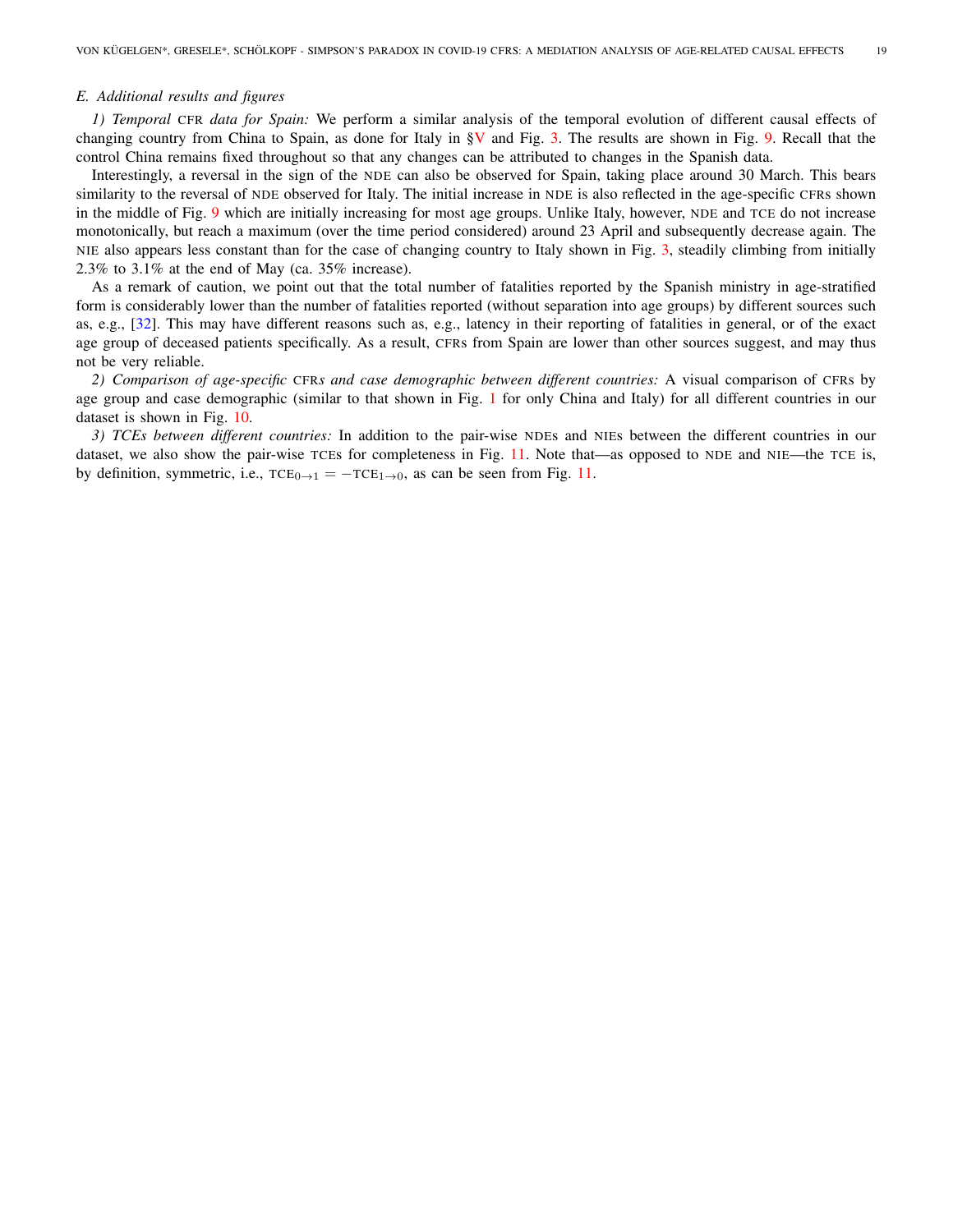<span id="page-19-0"></span>

Fig. 9: (top) We use different snapshots from Spain to trace TCE, NDE, and NIE of changing country from China to Spain over a time period of 9 weeks, similar to what is shown in Fig. [3](#page-5-0) for Italy. We also show the underlying evolution of CFRs by age group (middle) and case demographic (bottom) for the time points considered.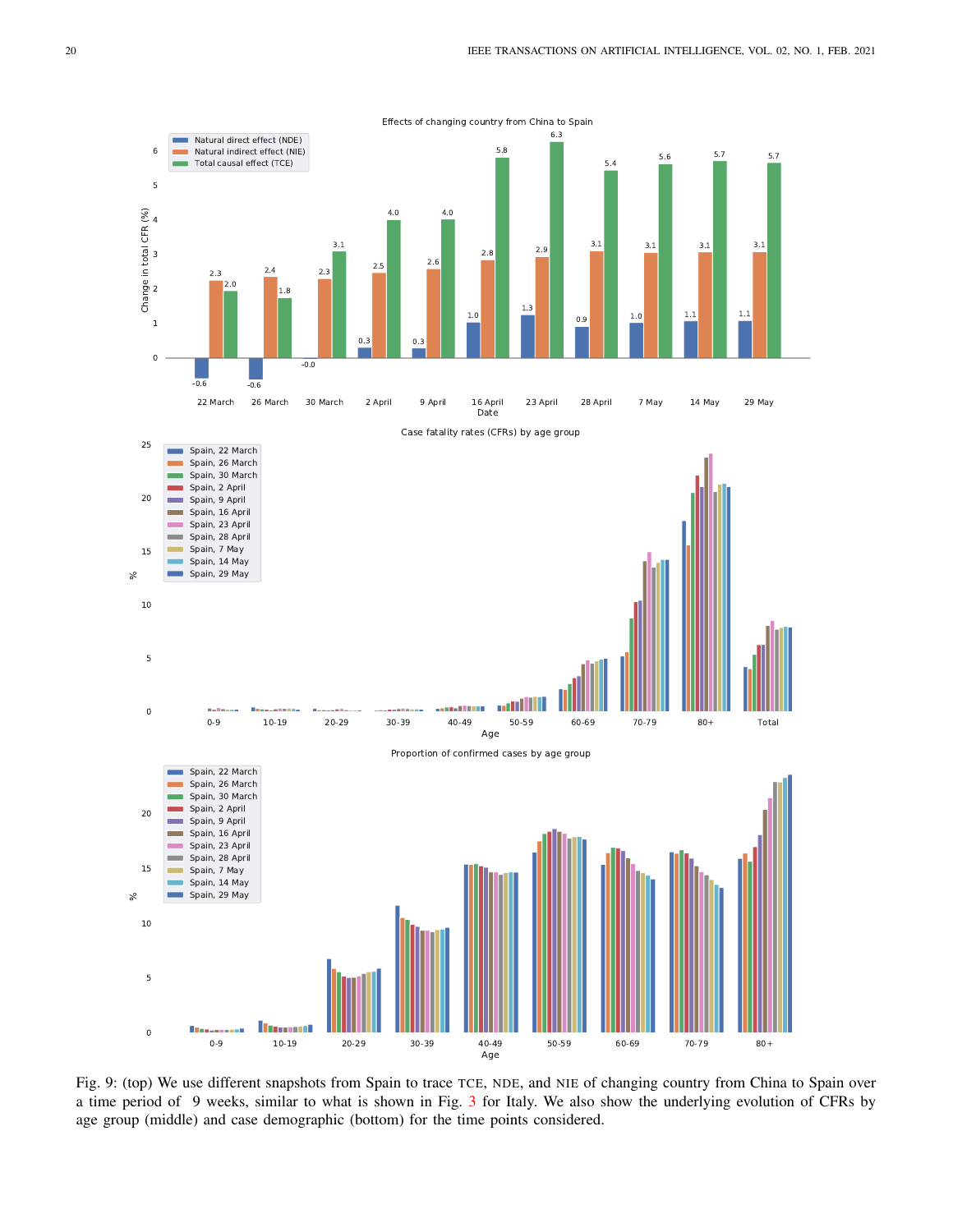<span id="page-20-0"></span>

Fig. 10: Comparison of CFRs by age group (top) and case demographic (bottom) for all different countries included in our dataset.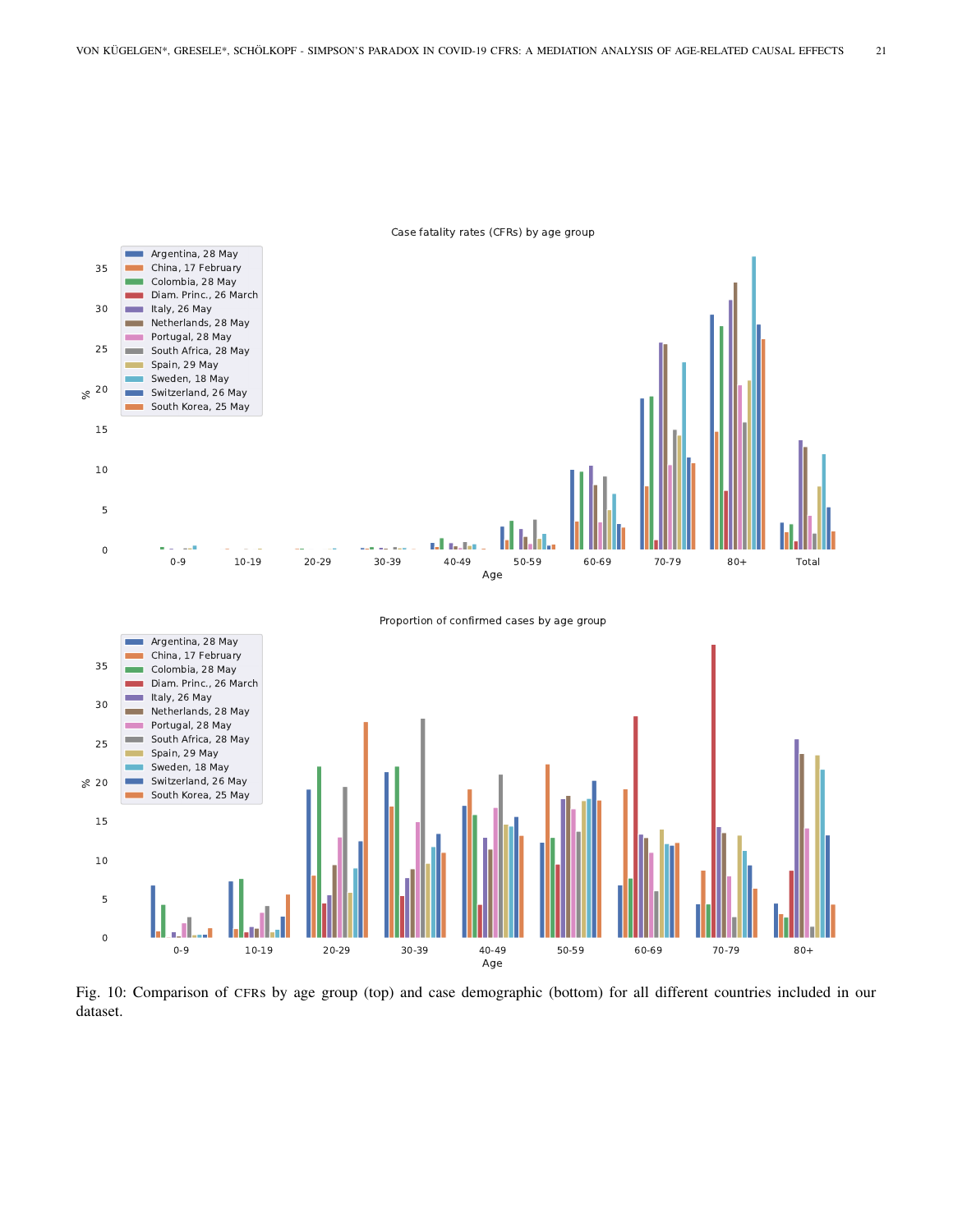<span id="page-21-0"></span>

|           | <b>TCE</b>   |              |              |        |             |                          |           |          |             |                             |        |                            |               |  |       |
|-----------|--------------|--------------|--------------|--------|-------------|--------------------------|-----------|----------|-------------|-----------------------------|--------|----------------------------|---------------|--|-------|
|           | Diam. Princ. | 0.0          | $-1.0$       | $-1.2$ | $-1.2$      | $-2.1$                   | $-2.3$    | $-3.2$   | $-4.2$      |                             |        | $-6.8$ -10.8 - 11.7 - 12.6 |               |  |       |
|           | South Africa | 1.0          | 0.0          | $-0.2$ | $-0.3$      | $-1.1$                   | $-1.3$    | $-2.2$   | $-3.3$      | $-5.8$                      |        | $-9.9$ -10.7 - 11.6        |               |  | $-10$ |
|           | China        | 1.2          | 0.2          | 0.0    | $-0.1$      | $-1.0$                   | $-1.2$    | $-2.0$   | $-3.1$      | $-5.7$                      | $-9.7$ | -10.6-11.4                 |               |  |       |
|           | South Korea  | 1.2          | 0.3          | 0.1    | 0.0         | $-0.9$                   | $-1.1$    | $-2.0$   | $-3.0$      | -5.6 -9.6 -10.5 - 11.3      |        |                            |               |  | $-5$  |
|           | Colombia     | 2.1          | $1.1$        | 1.0    | 0.9         | 0.0                      | $-0.2$    | $-1.1$   | $-2.1$      | $-4.7$                      | $-8.7$ |                            | $-9.6$ -10.5  |  |       |
| Treatment | Argentina    | 2.3          | 1.3          | 1.2    | $1.1$       | 0.2                      | 0.0       | $-0.9$   | $-1.9$      | $-4.5$                      | $-8.5$ |                            | $-9.4$ - 10.3 |  | - 0   |
|           | Portugal     | 3.2          | 2.2          | 2.0    | 2.0         | $\mathbf{1.1}$           | 0.9       | 0.0      |             | $-1.0$ $-3.6$ $-7.6$ $-8.5$ |        |                            | $-9.4$        |  |       |
|           | Switzerland  | 4.2          | 3.3          | 3.1    | 3.0         | 2.1                      | 1.9       | 1.0      | 0.0         |                             |        | $-2.6$ $-6.6$ $-7.5$       | $-8.4$        |  |       |
|           | Spain        | 6.8          | 5.8          | 5.7    | 5.6         | 4.7                      | 4.5       | 3.6      | 2.6         | 0.0                         | $-4.0$ | $-4.9$                     | $-5.8$        |  | $-5$  |
|           | Sweden       | 10.8         | 9.9          | 9.7    | 9.6         | 8.7                      | 8.5       | 7.6      | 6.6         | 4.0                         | 0.0    | $-0.9$                     | $-1.7$        |  |       |
|           | Netherlands  |              | 11.7 10.7    |        | 10.6 10.5   | 9.6                      | 9.4       | 8.5      | 7.5         | 4.9                         | 0.9    | 0.0                        | $-0.9$        |  | $-10$ |
|           | Italy        |              |              |        |             | 12.6 11.6 11.4 11.3 10.5 | 10.3      | 9.4      | 8.4         | 5.8                         | 1.7    | 0.9                        | 0.0           |  |       |
|           |              | Diam. Princ. | South Africa | China  | South Korea | Colombia                 | Argentina | Portugal | Switzerland | Spain                       | Sweden | Netherlands                | Italy         |  |       |
|           |              |              |              |        |             |                          | Control   |          |             |                             |        |                            |               |  |       |

Fig. 11: Total causal effects (TCEs) for switching from the control country (columns) to the treatment country (rows). Numbers show the change in total CFR in %, i.e., negative numbers indicate that switching to the treatment country's approach in terms of *both* CFRs by age group *and* case demographic would lead to a decrease in total CFR. Countries are ordered by their average treatment effect over the remaining 11 data points as a control.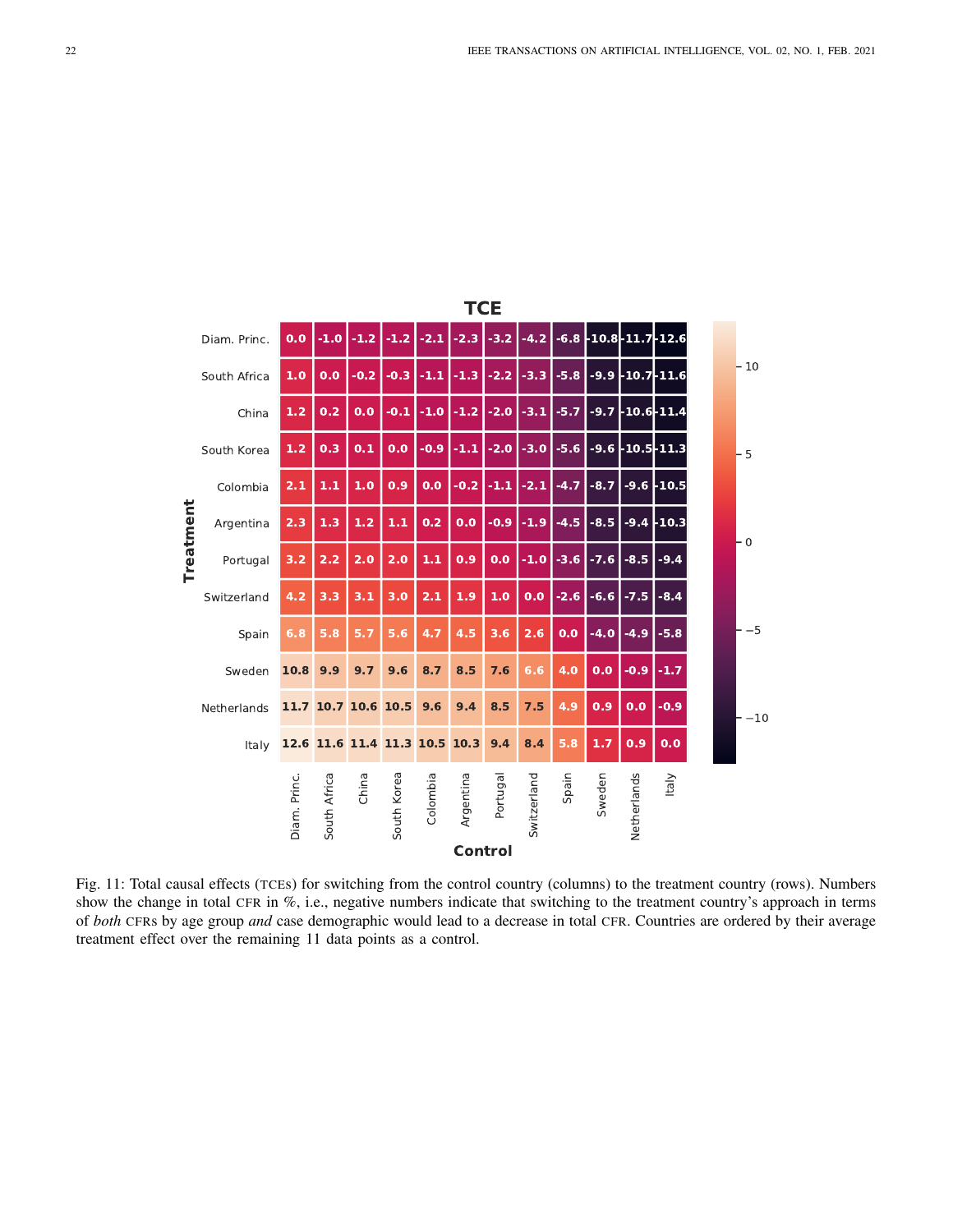## <span id="page-22-0"></span>*F. Dataset details*

In this Appendix, we provide further details on the datasets of age-stratified case and fatality numbers curated as part of this work. We provide three different datasets:

- A dataset containing the latest age-stratified case and fatality numbers for all different countries considered in our analysis, described in more detail in [F1.](#page-22-1)
- A dataset containing longitudinal age-stratified case and fatality numbers for Italy, described in more detail in [F2.](#page-24-0)
- A dataset containing longitudinal age-stratified case and fatality numbers for Spain, described in more detail in [F3.](#page-26-0)

All datasets are contained in the supplementary material in multiple commonly-used formats (.csv, .xlsx, .json, .pkl) and will be made publicly available upon publication.

<span id="page-22-1"></span>*1) Dataset of latest age-stratified case and fatality numbers for different countries:* An overview of the dataset of latest age-stratified case and fatality numbers for different countries in the form of metadata is shown in Table [VI.](#page-22-2)

CFRs and absolute case and fatality numbers in age-stratified form are shown in Table [VII.](#page-23-0)

<span id="page-22-2"></span>Case demographics are shown in Table [VIII.](#page-23-1)

TABLE VI: Information on the sources for the data regarding the countries in the case study.

| Country      | Date of reporting | Confirmed cases | Fatalities | Source |
|--------------|-------------------|-----------------|------------|--------|
| Argentina    | 28 May            | 14,675          | 507        | $[40]$ |
| China        | 17 February       | 44,672          | 1023       | [70]   |
| Colombia     | 28 May            | 25,366          | 822        | $[28]$ |
| Diam. Princ. | 26 March          | 619             | $\tau$     | [59]   |
| Italy        | 26 May            | 230,760         | 31676      | [30]   |
| Netherlands  | 28 May            | 45,947          | 5903       | [57]   |
| Portugal     | 28 May            | 31,596          | 1369       | [62]   |
| South Africa | 28 May            | 27,280          | 577        | $[26]$ |
| South Korea  | 25 May            | 11,190          | 266        | $[34]$ |
| Spain        | 29 May            | 258,760         | 20585      | $[12]$ |
| Sweden       | 18 May            | 34,432          | 4125       | $[20]$ |
| Switzerland  | 26 May            | 30,707          | 1648       | $[19]$ |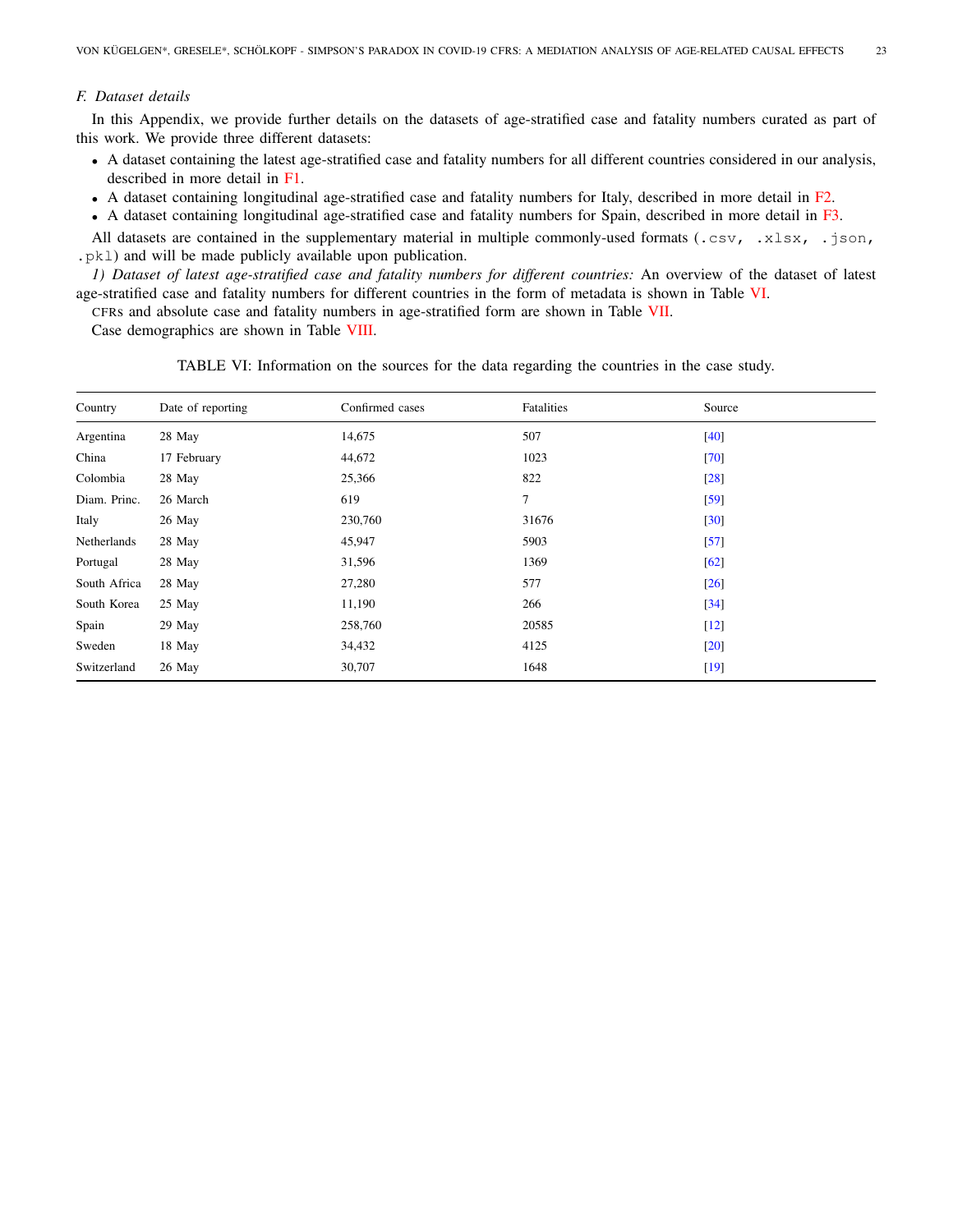| Age          | $0 - 9$           | $10 - 19$         | $20 - 29$              | $30 - 39$              | $40 - 49$               | $50 - 59$               | $60 - 69$               | $70 - 79$               | $\geq 80$                | Total                     |
|--------------|-------------------|-------------------|------------------------|------------------------|-------------------------|-------------------------|-------------------------|-------------------------|--------------------------|---------------------------|
| Argentina    | $0.0\%$ (0/1,002) | $0.1\%$ (1/1,080) | $0.0\%$ (1/2.813)      | $0.3\%$ (9/3.142)      | $1.0\%$<br>(24/2, 508)  | $3.0\%$<br>(54/1, 812)  | $10.0\%$<br>(101/1,005) | 18.9%<br>(123/651)      | 29.3%<br>(194/662)       | $3.5\%$<br>(507/14, 675)  |
| China        | $0.0\%$ (0/416)   | $0.2\%$ (1/549)   | $0.2\%$ (7/3,619)      | 0.2%<br>(18/7,600)     | 0.4%<br>(38/8, 571)     | $1.3\%$<br>(130/10,008) | $3.6\%$<br>(309/8, 583) | 8.0%<br>(312/3,918)     | 14.8%<br>(208/1, 408)    | 2.3%<br>(1,023/44,672)    |
| Colombia     | $0.5\%$ (5/1,105) | $0.1\%$ (1/1.950) | $0.2\%$<br>(13/5, 614) | 0.4%<br>(24/5, 615)    | $1.5\%$<br>(61/4, 033)  | 3.7%<br>(121/3, 286)    | 9.8%<br>(192/1,961)     | 19.2%<br>(214/1, 117)   | 27.9%<br>(191/685)       | $3.2\%$<br>(822/25,366)   |
| Diam. Princ. | $0.0\%$ (0/1)     | $0.0\%$ (0/5)     | $0.0\%$ (0/28)         | $0.0\%$ (0/34)         | $0.0\%$ (0/27)          | $0.0\%$ (0/59)          | $0.0\%$ (0/177)         | $1.3\%$ (3/234)         | $7.4\%$ (4/54)           | $1.1\%$ (7/619)           |
| Italy        | $0.2\%$ (4/1,919) | $0.0\%$ (0/3,442) | $0.1\%$<br>(12/12.933) | 0.3%<br>(62/17,934)    | $0.9\%$<br>(273/29,942) | 2.7%<br>(1,109/41,435)  | 10.6%<br>(3,259/30,880) | 25.8%<br>(8,562/33,141) | 31.1%<br>(18,395/59,134) | 13.7%<br>(31,676/230,760) |
| Netherlands  | $0.0\%$ (0/128)   | $0.2\%$ (1/587)   | $0.1\%$ (3/4,336)      | 0.2%<br>(10/4,093)     | $0.5\%$<br>(28/5, 269)  | $1.7\%$<br>(142/8, 437) | 8.1%<br>(484/5,949)     | 25.6%<br>(1,596/6,229)  | 33.3%<br>(3,639/10,919)  | 12.8%<br>(5,903/45,947)   |
| Portugal     | $0.0\%$ (0/626)   | $0.0\%$ (0/1,052) | $0.0\%$ (1/4.114)      | $0.0\%$ (1/4.736)      | $0.3\%$<br>(15/5, 315)  | $0.8\%$<br>(42/5, 253)  | $3.5\%$<br>(122/3, 484) | 10.6%<br>(269/2, 537)   | 20.5%<br>(919/4, 479)    | 4.3%<br>(1,369/31,596)    |
| South Africa | $0.3\%$ (2/755)   | $0.1\%$ (1/1,147) | $0.1\%$ (4/5.319)      | 0.4%<br>(33/7,720)     | 1.1%<br>(61/5,754)      | 3.8%<br>(144/3, 753)    | 9.2%<br>(153/1,663)     | 15.0%<br>(113/754)      | 15.9%<br>(66/415)        | 2.1%<br>(577/27, 280)     |
| South Korea  | $0.0\%$ (0/149)   | $0.0\%$ (0/636)   | $0.0\%$ (0/3.117)      | $0.2\%$ (2/1.235)      | $0.2\%$ (3/1,481)       | $0.8\%$<br>(15/1, 987)  | 2.8%<br>(39/1, 375)     | 10.8%<br>(78/719)       | 26.3%<br>(129/491)       | $2.4\%$<br>(266/11, 190)  |
| Spain        | $0.3\%$ (3/1.123) | $0.2\%$ (5/2,068) | $0.2\%$<br>(24/15272)  | $0.3\%$<br>(65/24,902) | 0.6%<br>(218/37,970)    | 1.4%<br>(663/45750)     | 5.0%<br>(1,825/36,355)  | 14.3%<br>(4,896/34,294) | 21.1%<br>(12,886/61,026) | 8.0%<br>(20,585/258,760)  |
| Sweden       | $0.6\%$ (1/168)   | $0.0\%$ (0/401)   | $0.3\%$ (8/3,104)      | $0.3\%$<br>(12/4, 051) | 0.8%<br>(39/4, 962)     | 2.1%<br>(129/6, 190)    | 7.0%<br>(294/4, 186)    | 23.4%<br>(909/3, 888)   | 36.5%<br>(2,733/7,482)   | 12.0%<br>(4,125/34,432)   |
| Switzerland  | $0.0\%$ (0/162)   | $0.0\%$ (0/877)   | $0.0\%$ (0/3.844)      | $0.1\%$ (5/4.136)      | $0.1\%$ (4/4,809)       | $0.6\%$<br>(37/6, 232)  | $3.3\%$<br>(121/3,671)  | 11.6%<br>(335/2,896)    | 28.1%<br>(1,146/4,080)   | 5.4%<br>(1,648/30,707)    |

<span id="page-23-0"></span>TABLE VII: Exact numbers for the comparison of case fatality rates (CFRs) by age group for all countries discussed in [§V.](#page-4-0) Absolute numbers of fatalities/confirmed cases are shown in brackets below.

TABLE VIII: Proportion of confirmed cases by age group for all of the countries considered in section [V.](#page-4-0)

<span id="page-23-1"></span>

| Age                | $0 - 9$ | $10 - 19$ | $20 - 29$ | $30 - 39$ | $40 - 49$ | $50 - 59$ | $60 - 69$ | $70 - 79$ | $\geq 80$ |
|--------------------|---------|-----------|-----------|-----------|-----------|-----------|-----------|-----------|-----------|
| Argentina          | $6.8\%$ | 7.4%      | 19.2%     | 21.4%     | 17.1%     | 12.3%     | $6.8\%$   | 4.4%      | 4.6%      |
| China              | $0.9\%$ | $1.2\%$   | 8.1%      | 17.0%     | 19.2%     | 22.4%     | 19.2%     | $8.8\%$   | $3.2\%$   |
| Colombia           | 4.4%    | $7.7\%$   | 22.1%     | 22.1%     | 15.9%     | 13.0%     | $7.7\%$   | 4.4%      | 2.7%      |
| Diam. Princ.       | 0.2%    | $0.8\%$   | $4.5\%$   | 5.5%      | $4.4\%$   | 9.5%      | 28.6%     | 37.8%     | 8.7%      |
| Italy              | $0.8\%$ | $1.5\%$   | 5.6%      | 7.8%      | 13.0%     | 18.0%     | 13.4%     | 14.4%     | 25.5%     |
| <b>Netherlands</b> | 0.3%    | 1.3%      | 9.4%      | 8.9%      | 11.5%     | 18.4%     | 12.9%     | 13.6%     | 23.7%     |
| Portugal           | 2.0%    | 3.3%      | 13.0%     | 15.0%     | 16.8%     | 16.6%     | 11.0%     | 8.0%      | 14.3%     |
| South Africa       | 2.8%    | $4.2\%$   | 19.5%     | 28.3%     | 21.1%     | 13.8%     | $6.1\%$   | 2.8%      | 1.4%      |
| South Korea        | $1.3\%$ | 5.7%      | 27.9%     | 11.0%     | 13.2%     | 17.8%     | 12.3%     | 6.4%      | 4.4%      |
| Spain              | $0.4\%$ | $0.8\%$   | 5.9%      | $9.6\%$   | 14.7%     | 17.7%     | 14.0%     | 13.3%     | 23.6%     |
| Sweden             | 0.5%    | $1.2\%$   | $9.0\%$   | 11.8%     | 14.4%     | 18.0%     | 12.2%     | 11.3%     | 21.7%     |
| Switzerland        | $0.5\%$ | 2.9%      | 12.5%     | 13.5%     | 15.7%     | 20.3%     | 12.0%     | 9.4%      | 13.2%     |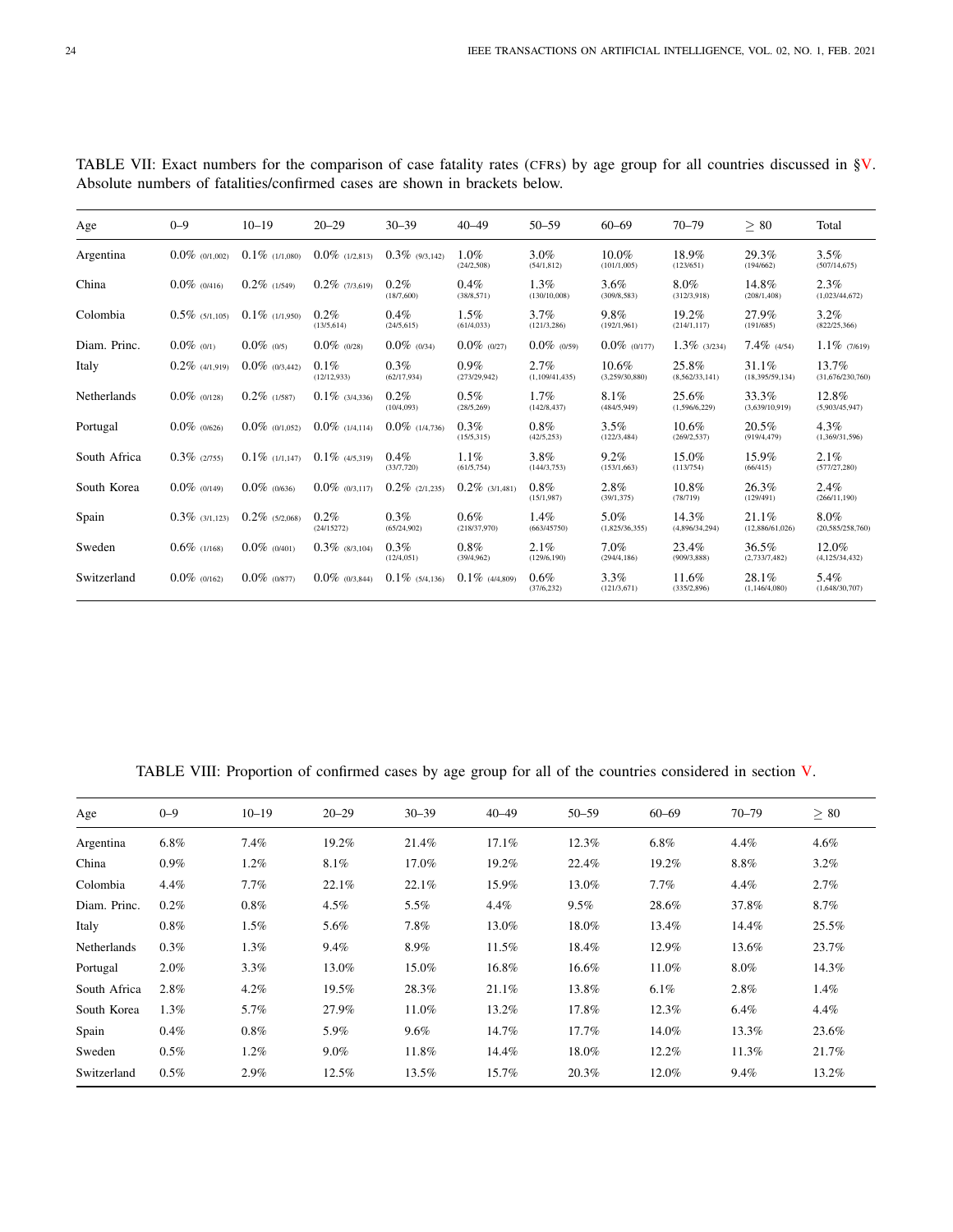<span id="page-24-0"></span>*2) Dataset of longitudinal age-stratified case and fatality numbers for Italy:* An overview of the dataset of longitudinal age-stratified case and fatality numbers for Italy, in the form of metadata, is shown in Table [IX.](#page-24-1) The source for all different time points is the same as that shown in Table [VI](#page-22-2) for Italy, queried at the corresponding dates shown in Table [IX.](#page-24-1) CFRs and absolute case and fatality numbers in age-stratified form are shown in Table [X.](#page-24-2) Case demographics are shown in Table [XI.](#page-25-0)

<span id="page-24-1"></span>

| Date of reporting | Confirmed cases | Fatalities |
|-------------------|-----------------|------------|
| 9 March           | 8,026           | 357        |
| 12 March          | 13,317          | 785        |
| 19 March          | 35,529          | 3,047      |
| 23 March          | 57,695          | 5,018      |
| 26 March          | 73,534          | 6,801      |
| 2 April           | 106,231         | 12,548     |
| 9 April           | 135,968         | 16,653     |
| 16 April          | 159,003         | 19,994     |
| 23 April          | 177,025         | 23,118     |
| 28 April          | 199,389         | 25,215     |
| 7 May             | 214,047         | 27,955     |
| 14 May            | 222,022         | 29,691     |
| 20 May            | 227,153         | 31,017     |
| 26 May            | 230,760         | 31,676     |
|                   |                 |            |

TABLE IX: Metadata for the longitudinal data from Italy.

TABLE X: Age-specific CFRs for the longitudinal data for Italy.

<span id="page-24-2"></span>

| Age      | $0 - 9$          | $10 - 19$        | $20 - 29$          | $30 - 39$          | $40 - 49$              | $50 - 59$            | $60 - 69$             | $70 - 79$             | > 80                   | Total                   |
|----------|------------------|------------------|--------------------|--------------------|------------------------|----------------------|-----------------------|-----------------------|------------------------|-------------------------|
| 9 March  | $0.0\%$ (0/43)   | $0.0\%$ (0/85)   | $0.0\%$ (0/296)    | $0.0\%$ (0/470)    | $0.1\%$ (1/891)        | $0.2\%$ (3/1453)     | $2.5\%$ (37/1471)     | 6.4%<br>(114/1785)    | 13.2%<br>(202/1532)    | 4.4%<br>(357/8026)      |
| 12 March | $0.0\%$ (0/63)   | $0.0\%$ (0/118)  | $0.0\%$ (0/511)    | $0.1\%$ (1/819)    | $0.1\%$ (1/1523)       | $0.6\%$ (14/2480)    | $2.7\%$ (65/2421)     | 9.6%<br>(274/2849)    | 17.0%<br>(430/2533)    | 5.9%<br>(785/13317)     |
| 19 March | $0.0\%$ (0/205)  | $0.0\%$ (0/270)  | $0.0\%$ (0/1374)   | $0.4\%$ (9/2525)   | $0.6\%$ (25/4396)      | $1.2\%$ (83/6834)    | 4.9%<br>(312/6337)    | 15.3%<br>(1090/7121)  | 23.6%<br>(1528/6467)   | 8.6%<br>(3047/35529)    |
| 23 March | $0.0\%$ (0/318)  | $0.0\%$ (0/386)  | $0.0\%$ (0/2192)   | $0.3\%$ (12/3995)  | $0.6\%$ (41/7267)      | 1.5%<br>(168/11280)  | 5.2%<br>(541/10423)   | 15.6%<br>(1768/11320) | 23.7%<br>(2488/10514)  | 8.7%<br>(5018/57695)    |
| 26 March | $0.0\%$ (0/428)  | $0.0\%$ (0/512)  | $0.0\%$ (0/2778)   | $0.3\%$ (17/5033)  | $0.7\%$ (67/9295)      | 1.7%<br>(243/14508)  | 5.7%<br>(761/13243)   | 16.9%<br>(2403/14198) | 24.4%<br>(3310/13539)  | 9.2%<br>(6801/73534)    |
| 2 April  | $0.0\%$ (0/693)  | $0.0\%$ (0/931)  | $0.1\%$ (6/4530)   | $0.4\%$ (29/7466)  | 0.8%<br>(110/13701)    | 2.3%<br>(479/20975)  | 8.0%<br>(1448/18089)  | 21.8%<br>(4196/19238) | 30.5%<br>(6280/20608)  | 11.8%<br>(12548/106231) |
| 9 April  | $0.1\%$ (1/938)  | $0.0\%$ (0/1432) | $0.1\%$ (7/6360)   | $0.4\%$ (36/9956)  | 0.9%<br>(153/17745)    | 2.4%<br>(638/26391)  | 9.0%<br>(1957/21734)  | 23.4%<br>(5366/22934) | 29.8%<br>(8495/28478)  | 12.2%<br>(16653/135968) |
| 16 April | $0.1\%$ (1/1123) | $0.0\%$ (0/1804) | $0.1\%$ (7/7737)   | 0.3%<br>(40/11686) | $0.9\%$<br>(178/20519) | 2.5%<br>(756/29858)  | 9.5%<br>(2284/24040)  | 24.1%<br>(6203/25717) | 28.8%<br>(10525/36519) | 12.6%<br>(19994/159003) |
| 23 April | $0.2\%$ (2/1304) | $0.0\%$ (0/2146) | $0.1\%$ (7/8963)   | 0.4%<br>(48/13137) | 0.9%<br>(203/22767)    | 2.6%<br>(861/32524)  | 10.0%<br>(2576/25707) | 24.9%<br>(6882/27615) | 29.4%<br>(12609/42862) | 13.1%<br>(23188/177025) |
| 28 April | $0.1\%$ (2/1478) | $0.0\%$ (0/2511) | $0.1\%$ (8/10377)  | 0.3%<br>(49/14907) | $0.9\%$<br>(224/25644) | 2.6%<br>(918/35986)  | 9.8%<br>(2727/27880)  | 24.2%<br>(7291/30158) | 27.7%<br>(13996/50448) | 12.6%<br>(25215/199389) |
| 7 May    | $0.2\%$ (3/1642) | $0.0\%$ (0/2908) | $0.1\%$ (9/11457)  | 0.3%<br>(54/16189) | 0.9%<br>(246/27553)    | 2.6%<br>(993/38399)  | 10.2%<br>(2976/29252) | 24.8%<br>(7849/31627) | 28.8%<br>(15825/55020) | 13.1%<br>(27955/214047) |
| 14 May   | $0.2\%$ (3/1774) | $0.0\%$ (0/3148) | 0.1%<br>(12/12115) | 0.3%<br>(59/16981) | $0.9\%$<br>(258/28627) | 2.7%<br>(1063/39822) | 10.4%<br>(3127/30010) | 25.4%<br>(8221/32353) | 29.6%<br>(16948/57192) | 13.4%<br>(29691/222022) |
| 20 May   | $0.2\%$ (4/1851) | $0.0\%$ (0/3312) | 0.1%<br>(14/12599) | 0.3%<br>(61/17528) | 0.9%<br>(268/29390)    | 2.7%<br>(1101/40803) | 10.6%<br>(3219/30466) | 25.7%<br>(8447/32824) | 30.7%<br>(17903/58380) | 13.7%<br>(31017/227153) |
| 26 May   | $0.2\%$ (4/1919) | $0.0\%$ (0/3442) | 0.1%<br>(12/12933) | 0.3%<br>(62/17934) | 0.9%<br>(273/29942)    | 2.7%<br>(1109/41435) | 10.6%<br>(3259/30880) | 25.8%<br>(8562/33141) | 31.1%<br>(18395/59134) | 13.7%<br>(31676/230760) |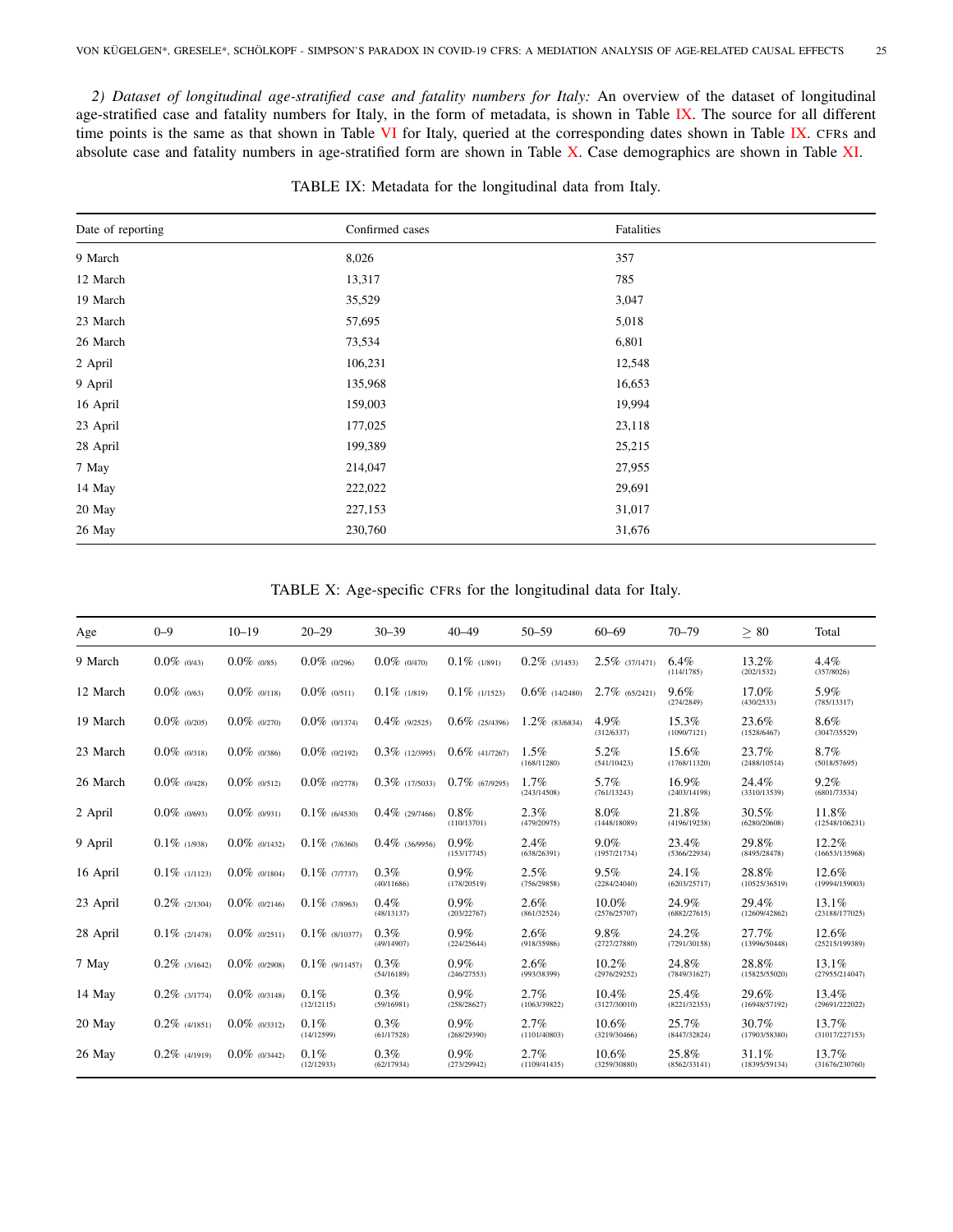TABLE XI: Proportion of confirmed cases by age group for longitudinal data for Italy.

<span id="page-25-0"></span>

| Age      | $0 - 9$ | $10 - 19$ | $20 - 29$ | $30 - 39$ | $40 - 49$ | $50 - 59$ | $60 - 69$ | $70 - 79$ | $\geq 80$ |
|----------|---------|-----------|-----------|-----------|-----------|-----------|-----------|-----------|-----------|
| 9 March  | 0.5%    | 1.1%      | 3.7%      | 5.9%      | 11.1%     | 18.1%     | 18.3%     | 22.2%     | 19.1%     |
| 12 March | $0.5\%$ | $0.9\%$   | 3.8%      | 6.2%      | 11.4%     | 18.6%     | 18.2%     | 21.4%     | 19.0%     |
| 19 March | $0.6\%$ | $0.8\%$   | 3.9%      | 7.1%      | 12.4%     | 19.2%     | 17.8%     | 20.0%     | 18.2%     |
| 23 March | $0.6\%$ | $0.7\%$   | 3.8%      | $6.9\%$   | 12.6%     | 19.6%     | 18.1%     | 19.6%     | 18.1%     |
| 26 March | $0.6\%$ | $0.7\%$   | 3.8%      | $6.8\%$   | 12.6%     | 19.7%     | 18.0%     | 19.3%     | 18.5%     |
| 2 April  | 0.7%    | $0.9\%$   | 4.3%      | $7.0\%$   | 12.9%     | 19.7%     | 17.0%     | 18.1%     | 19.4%     |
| 9 April  | 0.7%    | 1.1%      | 4.7%      | 7.3%      | 13.1%     | 19.4%     | 16.0%     | 16.9%     | 20.8%     |
| 16 April | $0.7\%$ | 1.1%      | 4.9%      | 7.3%      | 12.9%     | 18.8%     | 15.1%     | 16.2%     | 23.0%     |
| 23 April | 0.7%    | $1.2\%$   | 5.1%      | 7.4%      | 12.9%     | 18.4%     | 14.5%     | 15.6%     | 24.2%     |
| 28 April | $0.7\%$ | 1.3%      | 5.2%      | 7.5%      | 12.9%     | 18.0%     | 14.0%     | 15.1%     | 25.3%     |
| 7 May    | $0.8\%$ | 1.4%      | 5.4%      | 7.6%      | 12.9%     | 17.9%     | 13.7%     | 14.7%     | 25.6%     |
| 14 May   | $0.8\%$ | $1.4\%$   | 5.5%      | 7.6%      | 12.9%     | 17.9%     | 13.5%     | 14.6%     | 25.8%     |
| 20 May   | $0.8\%$ | $1.5\%$   | 5.5%      | $7.7\%$   | 12.9%     | 18.0%     | 13.4%     | 14.5%     | 25.7%     |
| 26 May   | $0.8\%$ | $1.5\%$   | 5.6%      | 7.8%      | 13.0%     | 18.0%     | 13.4%     | 14.4%     | 25.5%     |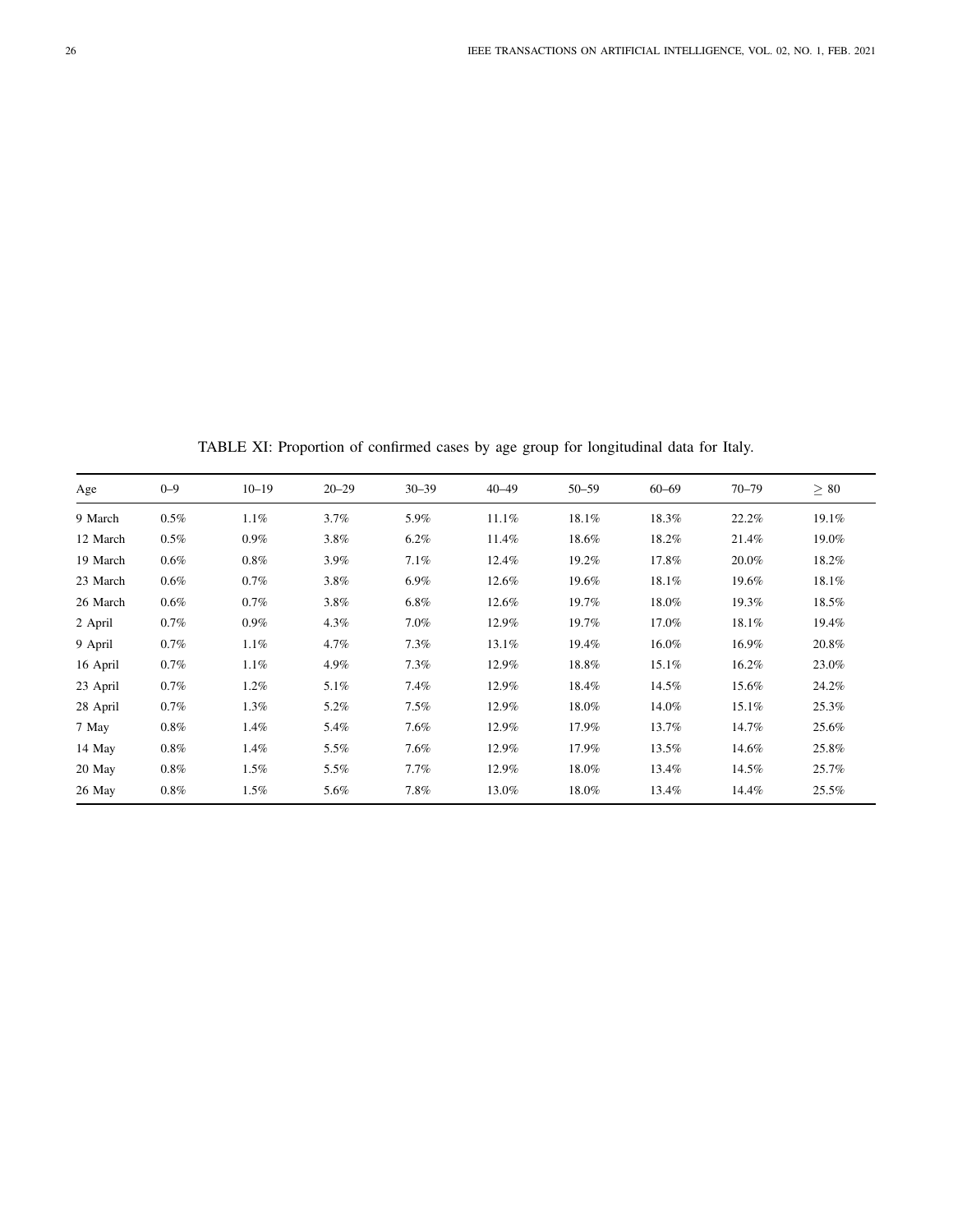<span id="page-26-0"></span>*3) Dataset of longitudinal age-stratified case and fatality numbers for Spain:* An overview of the dataset of longitudinal age-stratified case and fatality numbers for Spain, in the form of metadata, is shown in Table [XII.](#page-26-1) The source for all different time points is the same as that shown in Table [VI](#page-22-2) for Spain, queried at the corresponding dates shown in Table [XII.](#page-26-1)

CFRs and absolute case and fatality numbers in age-stratified form are shown in Table [XIII.](#page-26-2)

<span id="page-26-1"></span>Case demographics are shown in Table [XIV.](#page-27-0)

| Date of reporting | Confirmed cases | Fatalities |
|-------------------|-----------------|------------|
| 22 March          | 18,959          | 805        |
| 26 March          | 32,816          | 1,326      |
| 30 March          | 51,626          | 2,784      |
| 2 April           | 69,177          | 4,361      |
| 9 April           | 106,447         | 6,729      |
| 16 April          | 133,082         | 10,793     |
| 23 April          | 152,687         | 13,078     |
| 28 April          | 204,866         | 15,853     |
| 7 May             | 220,444         | 17,460     |
| 14 May            | 239,095         | 19,115     |
| 29 May            | 258,760         | 20,585     |

TABLE XII: Metadata for the longitudinal data from Spain.

# TABLE XIII: Longitudinal age-stratified data for Spain.

<span id="page-26-2"></span>

| Age      | $0 - 9$          | $10 - 19$        | $20 - 29$             | $30 - 39$             | $40 - 49$              | $50 - 59$              | $60 - 69$               | $70 - 79$                | $\geq 80$              | Total                    |
|----------|------------------|------------------|-----------------------|-----------------------|------------------------|------------------------|-------------------------|--------------------------|------------------------|--------------------------|
| 22 March | $0.0\%$ (0/129)  | $0.5\%$ (1/221)  | $0.3\%$ (4/1285)      | $0.1\%$ (3/2208)      | $0.3\%$ (9/2919)       | $0.6\%$ (20/3129)      | $2.2\%$ (63/2916)       | 5.2%<br>(164/3132)       | 17.9%<br>(541/3020)    | $4.2\%$<br>(805/18959)   |
| 26 March | $0.0\%$ (0/175)  | $0.3\%$ (1/302)  | $0.2\%$ (4/1932)      | $0.2\%$ (7/3454)      | $0.4\%$ (19/5045)      | $0.6\%$ (35/5749)      | 2.1%<br>(114/5397)      | 5.6%<br>(303/5377)       | 15.7%<br>(843/5385)    | $4.0\%$<br>(1326/32816)  |
| 30 March | $0.0\%$ (0/212)  | $0.3\%$ (1/368)  | $0.2\%$ (6/2883)      | $0.2\%$ (10/5351)     | $0.5\%$ (36/7965)      | $0.8\%$ (78/9390)      | 2.7%<br>(232/8744)      | 8.8%<br>(759/8625)       | 20.5%<br>(1662/8088)   | 5.4%<br>(2784/51626)     |
| 2 April  | $0.0\%$ (0/250)  | $0.2\%$ (1/434)  | $0.2\%$ (6/3590)      | $0.3\%$ (18/6853)     | $0.5\%$<br>(49/10551)  | $1.0\%$<br>(131/12722) | 3.2%<br>(373/11657)     | 10.3%<br>(1176/11368)    | 22.2%<br>(2607/11752)  | $6.3\%$<br>(4361/69177)  |
| 9 April  | $0.4\%$ (1/285)  | $0.2\%$ (1/588)  | $0.2\%$ (11/5381)     | 0.2%<br>(24/10341)    | $0.4\%$<br>(61/16088)  | $1.0\%$<br>(197/19836) | 3.4%<br>(597/17713)     | $10.5\%$<br>(1773/16957) | 21.1%<br>(4064/19258)  | $6.3\%$<br>(6729/106447) |
| 16 April | $0.2\%$ (1/423)  | $0.3\%$ (2/734)  | $0.3\%$ (19/6763)     | 0.3%<br>(37/12466)    | $0.6\%$<br>(116/19536) | 1.3%<br>(312/24471)    | 4.5%<br>(958/21249)     | 14.1%<br>(2868/20287)    | 23.9%<br>(6480/27153)  | 8.1%<br>(10793/133082)   |
| 23 April | $0.4\%$ (2/502)  | $0.3\%$ (3/869)  | $0.3\%$ (25/7962)     | 0.3%<br>(50/14304)    | $0.6\%$<br>(138/22430) | 1.4%<br>(400/27795)    | 4.9%<br>(1149/23595)    | 15.0%<br>(3374/22470)    | 24.2%<br>(7937/32760)  | 8.6%<br>(13078/152687)   |
| 28 April | $0.3\%$ (2/660)  | $0.3\%$ (4/1206) | $0.2\%$<br>(22/11138) | 0.3%<br>(55/18924)    | $0.6\%$<br>(172/29629) | 1.4%<br>(497/36423)    | $4.6\%$<br>(1387/30361) | 13.6%<br>(4012/29550)    | 20.7%<br>(9702/46975)  | 7.7%<br>(15853/204866)   |
| 7 May    | $0.3\%$ (2/765)  | $0.4\%$ (5/1398) | $0.2\%$<br>(21/12321) | $0.3\%$<br>(57/20759) | $0.6\%$<br>(185/32239) | 1.4%<br>(569/39418)    | 4.8%<br>(1541/32226)    | 14.0%<br>(4320/30861)    | 21.3%<br>(10760/50457) | 7.9%<br>(17460/220444)   |
| 14 May   | $0.2\%$ (2/871)  | $0.3\%$ (5/1619) | $0.2\%$<br>(23/13439) | $0.3\%$<br>(62/22643) | $0.6\%$<br>(201/35175) | $1.4\%$<br>(610/42874) | 4.9%<br>(1693/34380)    | 14.3%<br>(4628/32395)    | 21.4%<br>(11931/55699) | 8.0%<br>(19155/239095)   |
| 29 May   | $0.3\%$ (3/1123) | $0.2\%$ (5/2068) | $0.2\%$<br>(24/15272) | $0.3\%$<br>(65/24902) | $0.6\%$<br>(218/37970) | 1.4%<br>(663/45750)    | 5.0%<br>(1825/36355)    | 14.3%<br>(4896/34294)    | 21.1%<br>(12886/61026) | 8.0%<br>(20585/258760)   |